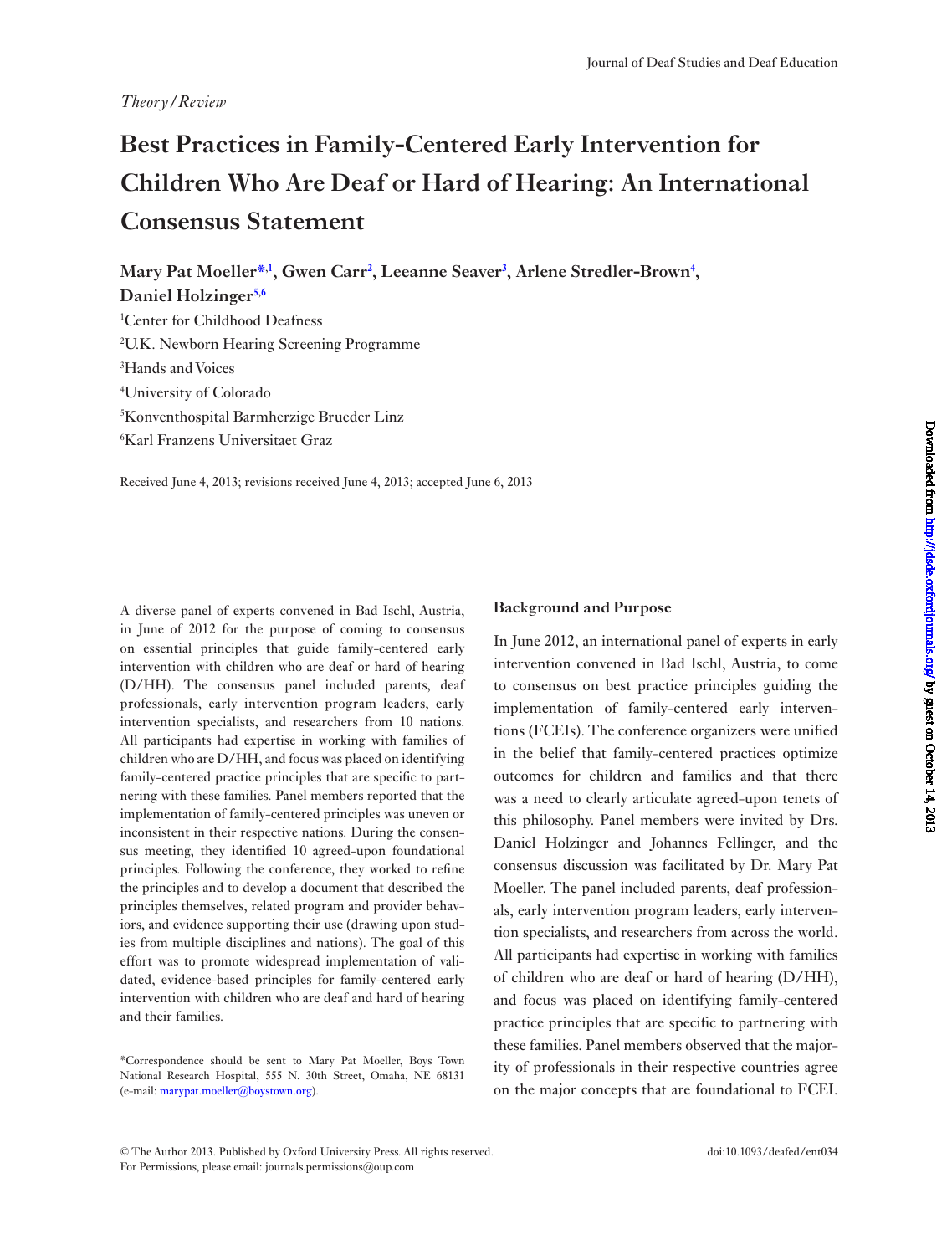However, the implementation of best practices was judged to be variable and inconsistent at best across the respective nations. This set of agreed-upon guidelines was developed to promote wider implementation of validated, evidence-based principles for FCEI with children who are D/HH and their families. A Call to Action is provided at the end of this document to support this overarching objective.

Several overarching concepts underpin the FCEI process. Fundamentally, interventions must be based on explicit principles, validated practices, and best available research while being respectful of family differences, choices, and ways of doing things. FCEI is viewed as a flexible, holistic process that recognizes families' strengths and natural skills and supports development while promoting the following: (a) joyful, playful communicative interactions and overall enjoyment of parenting roles, (b) family well-being (e.g., enjoyment of the child, stable family relations, emotional availability, optimism about the child's future), (c) engagement (e.g., active participation in program, informed choice, decision making, advocacy for child), and (d) self-efficacy (competent and confident in parenting and promoting the child's development).

Family–professional partnerships are formed and partners collaborate to clarify family values, goals, and aspirations and to respect this input in the intervention process. Interventions are implemented in a manner that is culturally competent, and professionals devote themselves to ongoing continuing education to maintain the highest standards of best practice.

The panel recognized that various nations have different definitions for commonly used terms. An effort was made to avoid terms with varied or controversial interpretations and to adhere to terms with broad, shared understanding. The terms "deaf" and "hard of hearing" (D/HH) are used in this document to represent the entire spectrum of children with varying hearing levels (from mild to profound). The term D/HH is also intended to be inclusive of those from culturally Deaf communities, wherein individuals are considered in the cultural context above and beyond hearing status. Communication development is used broadly to refer to the child's auditory skills, visual skills, receptive and expressive language skills (spoken and/or sign language development), pragmatics, and turn taking.

The panel arrived at consensus on 10 principles guiding FCEI. The first principle deals with the

| <b>Best Practice Principle</b>                                                                               | Provider and/or Program Behaviors                                                                                                                                                           |  |
|--------------------------------------------------------------------------------------------------------------|---------------------------------------------------------------------------------------------------------------------------------------------------------------------------------------------|--|
| Principle 1: Early, Timely, & Equitable Access                                                               | Programs ensure that                                                                                                                                                                        |  |
| to Services                                                                                                  | 1. Newborn hearing screening programs are implemented                                                                                                                                       |  |
| Screening and confirmation that a child is D/HH will be<br>effective to the degree that they are linked with | following documented best practices and timelines for<br>follow-up.                                                                                                                         |  |
| immediate, timely, and equitable access to appropriate<br>interventions.                                     | 2. Follow-up diagnostic services are provided immediately upon<br>referral and are conducted by professionals with pediatric<br>experience.                                                 |  |
|                                                                                                              | 3. Families are offered comprehensive family support<br>and early intervention programs in a timely manner<br>following newborn hearing screening within a framework<br>of informed choice. |  |
|                                                                                                              | 4. Enrollment in early intervention proceeds while<br>audiological follow-up is in progress.                                                                                                |  |
|                                                                                                              | 5. Families have access to a coordinated point of entry to early<br>intervention programs.                                                                                                  |  |
|                                                                                                              | 6. Comprehensive services are offered and available regardless<br>of the family's socioeconomic status, income, or geographic<br>location.                                                  |  |
|                                                                                                              | 7. Various strategies are used to help families understand the<br>importance of timely follow-up.                                                                                           |  |
|                                                                                                              | 8. Transitions from screening or other early identification efforts<br>are timely and consistently monitored to ensure timeliness.                                                          |  |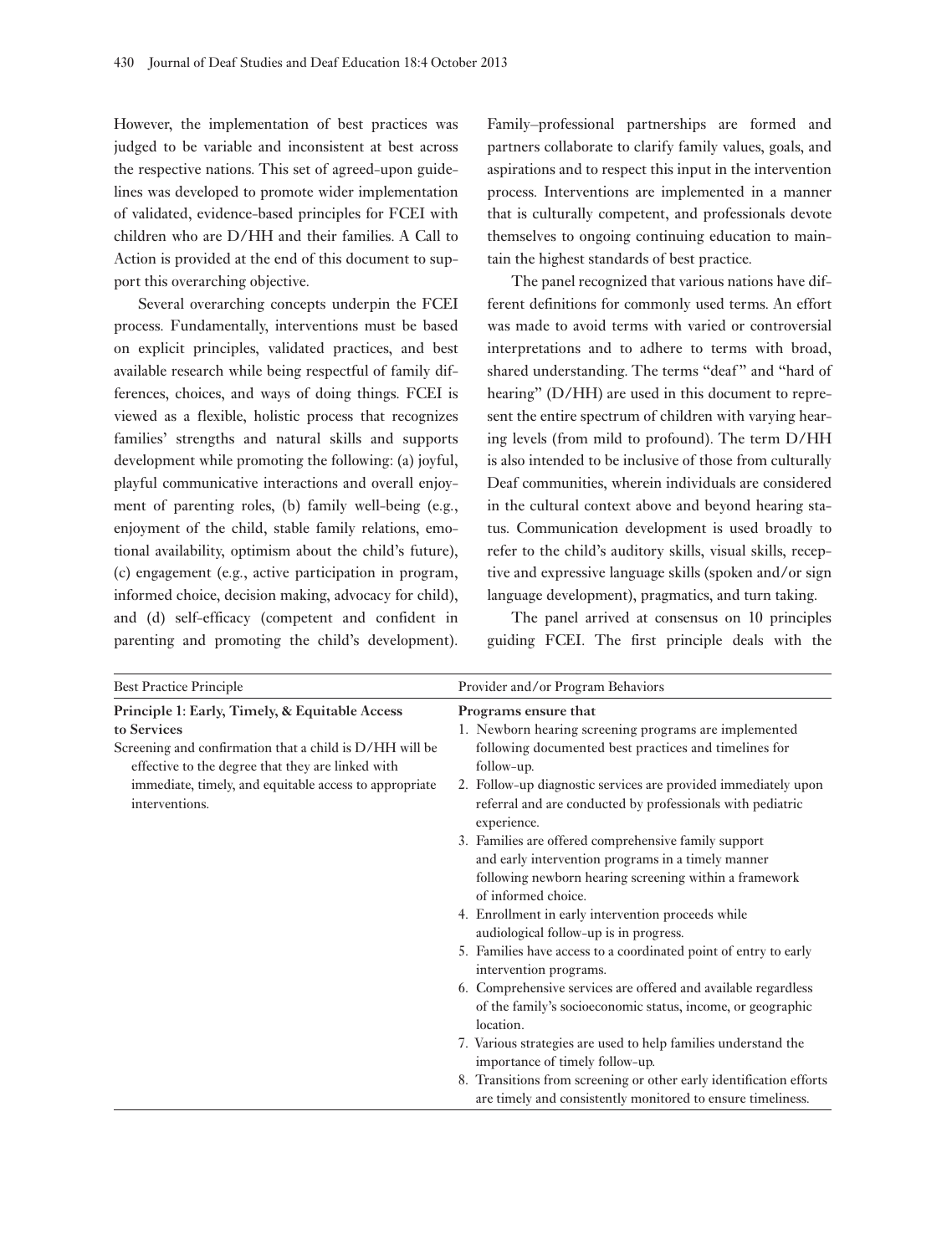## **Related Resources and Evidence Citations**

- 1. Holte, L., Walker, E., Oleson, J., Spratford, M., Moeller, M. P., Roush, P., . . . Tomblin, J. B. (2012). Factors influencing follow-up to newborn hearing screening for infants who are hard-of-hearing. *American Journal of Audiology, 21*, 163–174.
- 2. Holzinger, D., Fellinger, J., & Beitel, C. (2011). Early onset of family centred intervention predicts language outcomes in children with hearing loss. *International Journal of Pediatric Otorhinolaryngology*, *75*, 256–260.
- 3. Kennedy, C. R., McCann, D. C., Campbell, M. J., Kimm, L., & Thornton, R. (2005). Universal newborn screening for permanent childhood hearing impairment: An 8-year follow-up of a controlled trial. *Lancet, 366*, 660–662.
- 4. Kennedy, C. R., McCann, D. C., Campbell, M. J., Law, C. M., Mullee, M., Petrou, S., . . . Stevenson, J. (2006). Language ability after early detection of permanent childhood hearing impairment. *New England Journal of Medicine, 354*, 2131–2141.
- 5. Moeller, M. P. (2000). Early intervention and language development in children who are deaf and hard of hearing. *Pediatrics, 106*, e43.
- 6. Russ, S. A., Dougherty, D., & Jagadish, P. (2010). Accelerating evidence into practice for the benefit of children with early hearing loss, *Pediatrics, 126*(Suppl. 1), S7–S18.
- 7. Semenov, Y. R., Yeh, S. T., Seshamani, M., Wang, N.Y., Tobey, E. A., Eisenberg, L. S., . . . CDaCI Investigative Team. (2013). Age-dependent cost-utility of pediatric cochlear implantation. *Ear and Hearing*, 35, 402–412. doi:10.1097/ AUD.0b013e3182772c66
- 8. Spivak, L., Sokol, H., Auerbach, C., & Gershkovich, S. (2009). Newborn hearing screening follow-up: Factors affecting hearing aid fitting by 6 months of age. *American Journal of Audiology, 18*, 24–33.
- 9. Yoshinaga-Itano, C., & Apuzzo, M. L. (1998). Identification of hearing loss after age 18 months is not early enough. *American Annals of the Deaf, 143,* 380–387.
- 10. Yoshinaga-Itano, C., Baca, R., & Sedey, A. L. (2010). Describing the trajectory of language development in the presence of severe-to-profound hearing loss: A closer look at children with cochlear implants versus hearing aids. *Otology and Neurootology, 31*, 1268–1274.
- 11. Yoshinaga-Itano, C., Coulter, D., & Thomson, V. (2000). The Colorado Newborn Hearing Screening Project: Effects on speech and language development for children with hearing loss. *Journal of Perinatology, 20*(Suppl. 1), S132–S137.
- 12. Yoshinaga-Itano, C., Coulter, D., & Thomson, V. (2001). Developmental outcomes of children with hearing loss born in Colorado hospitals with and without universal newborn hearing screening programs. *Seminars in Neonatology, 6*, 521–529.
- 13. Yoshinaga-Itano, C., Sedey, A. L., Coulter, D. K., & Mehl, A. L. (1998). The language of early- and later-identified children with hearing loss. *Pediatrics, 102*, 1161–1171.

## **Evidence Reviews and Position Statements**

- 1. Center for Allied Health Evidence Review Team. (2007). *A systematic review of the literature on EI for children with a permanent hearing loss*. Retrieved July 16, 2013, from <http://www.health.qld.gov.au/healthyhearing/docs/background.pdf>
- 2. Joint Committee on Infant Hearing. (2007). Year 2007 position statement: Principles and guidelines for early hearing detection and intervention programs. *Pediatrics, 120*, 898–921.
- 3. NHSP Programme Centre. (2010). Quality standards in the NHS newborn hearing screening programme. Retrieved July 16, 2013, from <http://hearing.screening.nhs.uk/standardsandprotocols/>
- 4. Joint Committee on Infant Hearing. (2013). Supplement to the JCIH 2007 position statement: Principles and guidelines for early intervention after confirmation that a child is deaf of hard of hearing. *Pediatrics*, 131, e1324–e1349. Retrieved July 16, 2013, from<http://pediatrics.aappublications.org/content/early/2013/03/18/peds.2013-0008.full.pdf+html> & <http://www.asha.org/policy/PS2013-00339/>
- 5. Schachter, H. M., Clifford, T. J., Fitzpatrick, E., Eatmon, S., MacKay, M., Showler, A., . . . Moher, D. (2002). *A systematic review of interventions for hearing loss in children*. Unpublished document, Health Canada, Ottawa, Ontario, Canada.
- 6. UK Government Department of Education and Skills. (2003). *Developing early intervention/support services for deaf children and their families: Executive summary* (LEA/0068/2003). Retrieved July 16, 2013, from [www.ndcs.org.uk/](http://www.ndcs.org.uk/document.rm?id=3746) [document.rm?id=3746](http://www.ndcs.org.uk/document.rm?id=3746)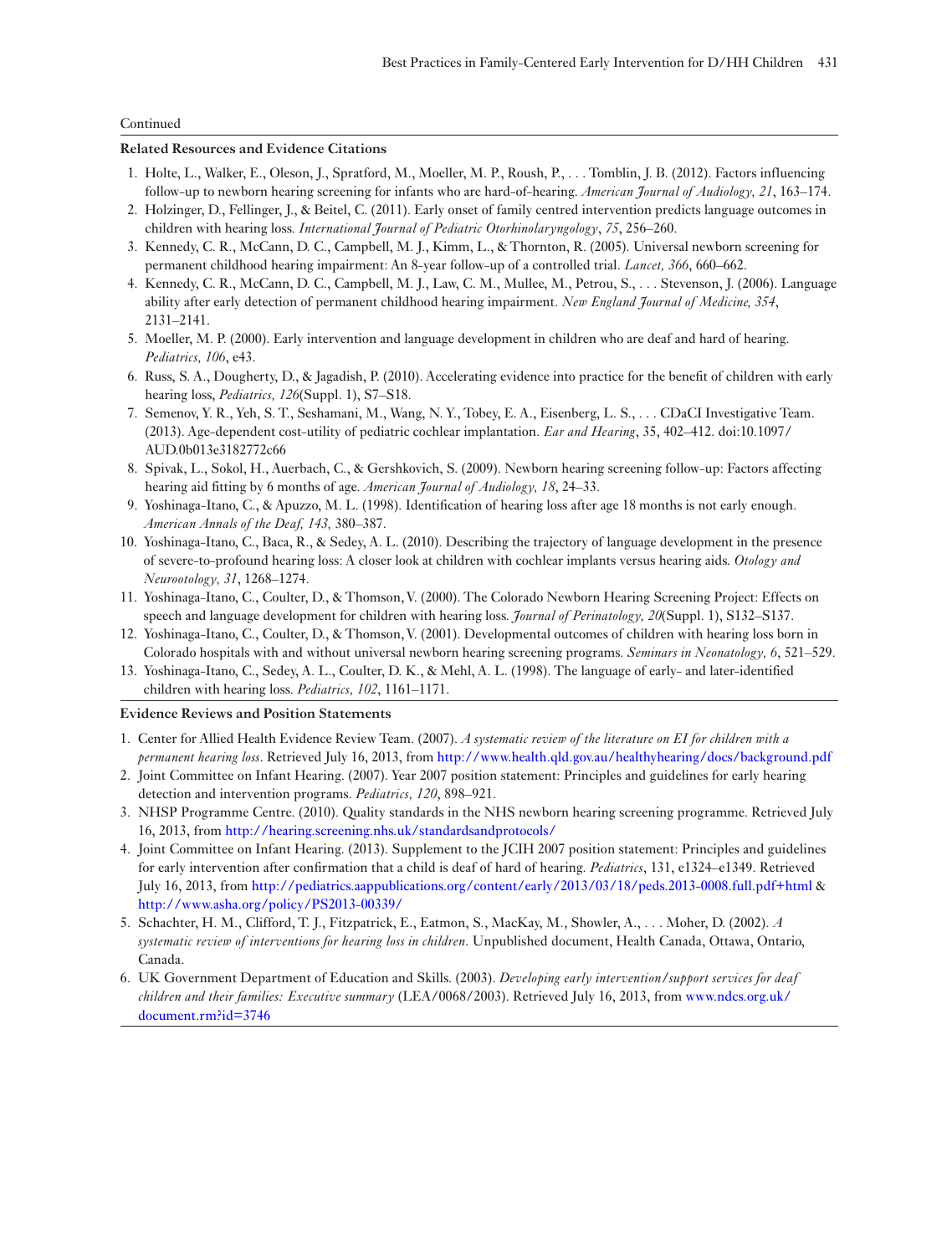## **Best Practice Guidelines for Audiology: Infants and Young Children**

- 1. American Speech-Language-Hearing Association. (2004). *Guidelines for the audiologic assessment of children from birth to 5 years of age* [Guidelines]. Retrieved July 16, 2013, from <http://www.asha.org/policy>
- 2. Bagatto, M. P., Moodie, S. T., Malandrino, A. C., Richert, F. M., Clench, D. A., & Scollie, S. D. (2011). The University of Western Ontario Pediatric Audiological Monitoring Protocol (UWO PedAMP). *Trends in Amplification, 15*, 57–76.
- 3. American Academy of Audiology. (2003). *Pediatric Amplification Protocol*. Retrieved July 16, 2013, from [http://www.audi](http://www.audiology.org/resources/documentlibrary/documents/pedamp.pdf)[ology.org/resources/documentlibrary/documents/pedamp.pdf](http://www.audiology.org/resources/documentlibrary/documents/pedamp.pdf)
- 4. American Speech-Language-Hearing Association. (2008). *Guidelines for audiologists providing informational and adjustment counseling to families of infants and young children with hearing loss birth to 5 years of age* [Guidelines]. Retrieved July 16, 2013, from <http://www.asha.org/policy/GL2008-00289/>

| <b>Best Practice Principle</b>                                                                                                                                                                                                                                      | Provider and/or Program Behaviors                                                                                                                                                                                                                                                                                                                                                                                                                                                                                                                                                                                                                                                                                                                                                                                                                                                                                                                                                                                                                                                                                                                                                                                                                                                  |
|---------------------------------------------------------------------------------------------------------------------------------------------------------------------------------------------------------------------------------------------------------------------|------------------------------------------------------------------------------------------------------------------------------------------------------------------------------------------------------------------------------------------------------------------------------------------------------------------------------------------------------------------------------------------------------------------------------------------------------------------------------------------------------------------------------------------------------------------------------------------------------------------------------------------------------------------------------------------------------------------------------------------------------------------------------------------------------------------------------------------------------------------------------------------------------------------------------------------------------------------------------------------------------------------------------------------------------------------------------------------------------------------------------------------------------------------------------------------------------------------------------------------------------------------------------------|
| Principle 2: Family/Provider Partnerships                                                                                                                                                                                                                           | Service providers work in partnership with families to                                                                                                                                                                                                                                                                                                                                                                                                                                                                                                                                                                                                                                                                                                                                                                                                                                                                                                                                                                                                                                                                                                                                                                                                                             |
| A goal of FCEI is the development of balanced<br>partnerships between families and the professionals<br>supporting them. Family-provider partnerships are<br>characterized by reciprocity, mutual trust, respect,<br>honesty, shared tasks, and open communication. | 1. Focus on facilitative family-child interactions, rather than<br>child-directed therapies.<br>2. Focus on family-identified concerns (priorities, hopes, needs,<br>goals, and wishes).<br>3. Build upon individual family strengths to meet family needs.<br>4. Recognize and promote the fact that families need to live their<br>typical lives.<br>5. Work with adults to enhance their confidence and competence<br>in fostering their children's development.<br>6. Understand ways in which discrimination, oppression, and<br>stereotyping may affect the provision of services.                                                                                                                                                                                                                                                                                                                                                                                                                                                                                                                                                                                                                                                                                           |
|                                                                                                                                                                                                                                                                     | Service providers                                                                                                                                                                                                                                                                                                                                                                                                                                                                                                                                                                                                                                                                                                                                                                                                                                                                                                                                                                                                                                                                                                                                                                                                                                                                  |
|                                                                                                                                                                                                                                                                     | 1. Recognize their own areas of expertise, comfort, and discom-<br>fort when working with families from similar or different<br>cultural backgrounds and seek support when needed.<br>2. Recognize the diversity within cultural groups (i.e., spiritu-<br>ally, views on health and disability, child rearing, help seek-<br>ing, and family structure).<br>3. Arrange visits with the families to match family expectations<br>and schedules.<br>4. Foster family investment and effectiveness, which, in turn,<br>benefits the well-being and development of the child.<br>5. Implement processes that are flexible, individualized, and<br>responsive to changing needs, preferences, and learning<br>styles of families.<br>6. Implement participatory help giving, focused on family<br>involvement in achieving desired goals and outcomes.<br>7. Respond sensitively and empathically in all interactions with<br>families.<br>8. Provide both informational and emotional support.<br>9. Recognize the boundaries of their role and expertise and<br>provide referral/access to specialized professionals when<br>needed.<br>10. Demonstrate both care and concern for families in all<br>interactions.<br>11. Assume all families as responsible, trustworthy people and |
|                                                                                                                                                                                                                                                                     | treat them as such.<br>12. Follow through on agreed-upon tasks in a timely manner.                                                                                                                                                                                                                                                                                                                                                                                                                                                                                                                                                                                                                                                                                                                                                                                                                                                                                                                                                                                                                                                                                                                                                                                                 |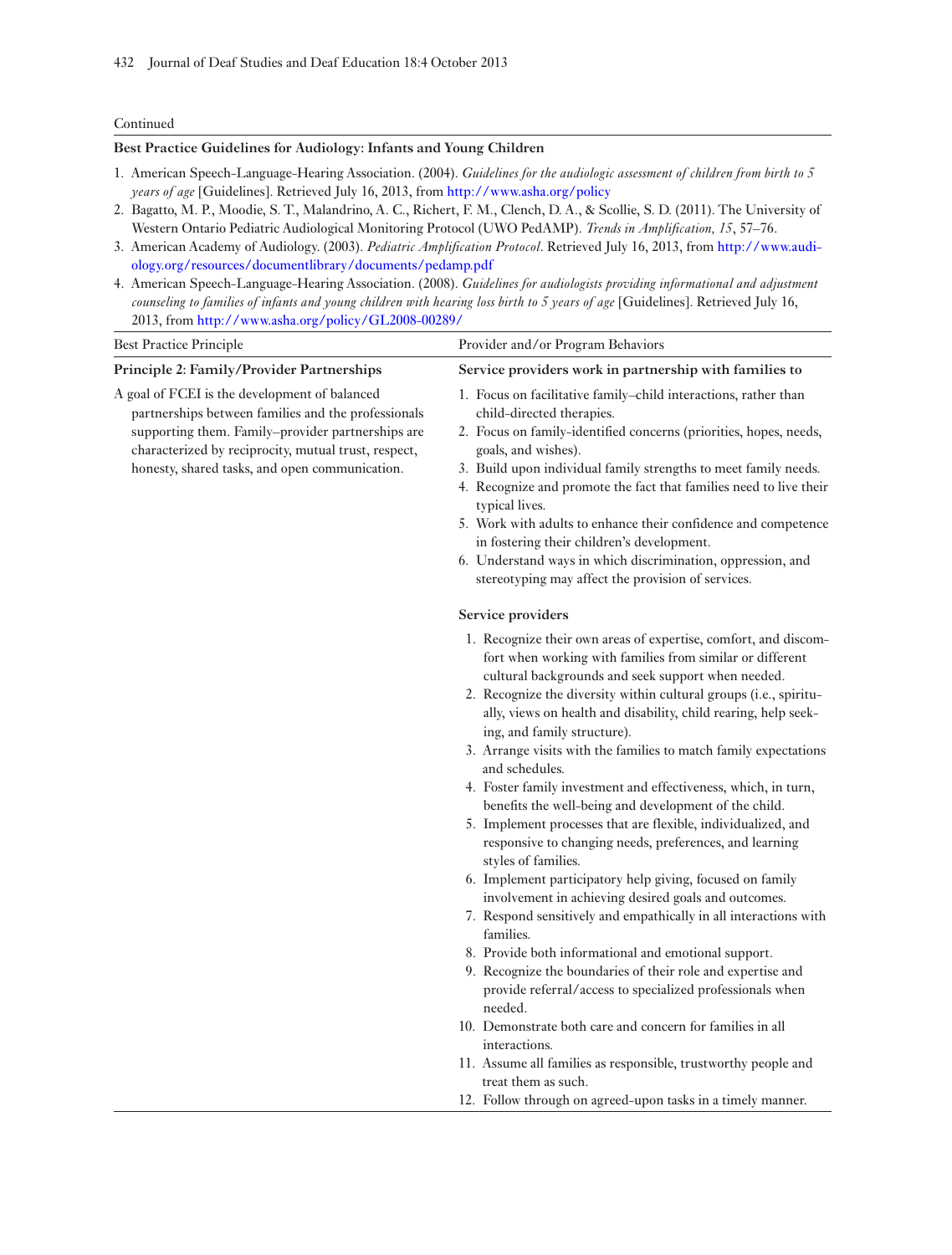| <b>Best Practice Principle</b> | Provider and/or Program Behaviors                                                                                                                                     |
|--------------------------------|-----------------------------------------------------------------------------------------------------------------------------------------------------------------------|
|                                | 13. Be a knowledgeable and credible early intervention partner<br>with the family.                                                                                    |
|                                | 14. Listen actively to family members and understand the<br>relationship between their expressed concerns and the real<br>needs that the family is identifying.       |
|                                | 15. Support families to feel optimistic about the child's future<br>and to establish and maintain high expectations for the<br>child's development.                   |
|                                | 16. Support families in ways that match their distinctive nature<br>(e.g., configuration, culture, beliefs, values, emotions, coping<br>skills, and family dynamics). |

- 1. American Speech-Language-Hearing Association. (2004). *Knowledge and skills needed by speech-language pathologists and audiologists to provide culturally and linguistically appropriate services* [Knowledge and skills]. Retrieved July 16, 2013, from <http://www.asha.org/docs/html/KS2004-00215.html>
- 2. American Speech-Language-Hearing Association. (2005). *Cultural competence* [Issues in ethics]. Retrieved July 16, 2013, from<http://www.asha.org/docs/html/PI2011-00326.html>
- 3. Brotherson, M. J., Summers, J. A., Naig, L. A., Kyzar, K., Friend, A., Epley, P., . . . Turnbull, A. P. (2010). Partnership patterns: Addressing emotional needs in early intervention. *Topics in Early Childhood Special Education*, *30*, 32–45.
- 4. Coker, T. R., Rodriguez, M. A., & Flores, G. (2010). Family-centered care for US children with special health care needs: Who gets it and why? *Pediatrics, 125*, 1159–1167.
- 5. Department of Education and Skills (UK). (2003). *Developing early intervention/support services for deaf children and their families: Executive summary*. (LEA/0068/2003). Retrieved July 16, 2013, from [http://www.ndcs.org.uk/document.](http://www.ndcs.org.uk/document.rm?id=3746) [rm?id=3746](http://www.ndcs.org.uk/document.rm?id=3746)
- 6. Dromi, E., & Ingber, S. (1999). Israeli mothers' expectations from early intervention with their preschool deaf children. *Journal of Deaf Studies and Deaf Education*, *4*, 50–68.
- 7. Dunst, C. J. (2006). Parent-mediated everyday child learning opportunities: I. Foundations and operationalization. *CASEinPoint*, *2*, 1–10. Retrieved July 16, 2013, from<http://www.fipp.org/case/caseinpoint.html>
- 8. Dunst, C. J., & Dempsey, I. (2007). Family–professional partnerships and parenting competence, confidence, and enjoyment. *International Journal of Disability, Development and Education, 54*, 305–318.
- 9. Dunst, C. J., Trivette, C. M., & Deal, A. G. (1988). *Enabling and empowering families: Principles and guidelines for practice.* Cambridge, MA: Brookline Books.
- 10. Dunst, C. J., Trivette, C. M., Hamby, D. W., & Bruder, M. B. (2006). Influences of contrasting natural learning environment experiences on child, parent and family well-being. *Journal of Developmental and Physical Disabilities*, *18*, 235–250.
- 11. Dunst, C. J., Trivette, C. M., & Hamby, D. W. (2007). Meta-analysis of family-centered help-giving practices research. *Mental Retardation and Developmental Disabilities Research Reviews*, *13*, 370–378.
- 12. Guralnick, M. J. (2011). Why early intervention works: A systems perspective. *Infants and Young Children*, *24*, 6–28.
- 13. Hintermair, M. (2004). Sense of coherence: A relevant resource in the coping process of mothers of deaf and hard-ofhearing children? *Journal of Deaf Studies and Deaf Education, 9,* 15–26.
- 14. Hintermair, M. (2006). Parental resources, parental stress, and socioemotional development of deaf and hard of hearing children. *Journal of Deaf Studies and Deaf Education, 11*, 493–513.
- 15. Ingber, S., & Dromi, E. (2009). Demographics affecting parental expectations from early deaf intervention. *Deafness & Education International*, *11*, 83–111.
- 16. Ingber, S., & Dromi, E. (2010). Actual versus desired family-centered practice in early intervention for children with hearing loss. *Journal of Deaf Studies and Deaf Education*, *15*, 59–71.
- 17. Johnson DeConde, C. (2006). One year's growth in one year, expect no less. *Hands & Voices Communicator*, *9*, 3.
- 18. Mahoney, G. (2009). Relationship Focused Intervention (RFI): Enhancing the role of parents in children's developmental intervention. *International Journal of Early Childhood Special Education, 1*, 79–94.
- 19. McBride, S., Brotherson, M. J., Joanning, H., Whiddon, D., & Demmitt, A. (1993). Implementation of family-centered services: Perceptions of families and professionals. *Journal of Early Intervention, 7*, 414–430.
- 20. Mott, D. W., & Dunst, C. J. (2006). Influences of resource-based intervention practices on parent and child outcomes. *CASEinPoint,* 2, 1–8. Retrieved July 16, 2013, from<http://www.fipp.org/case/caseinpoint.html>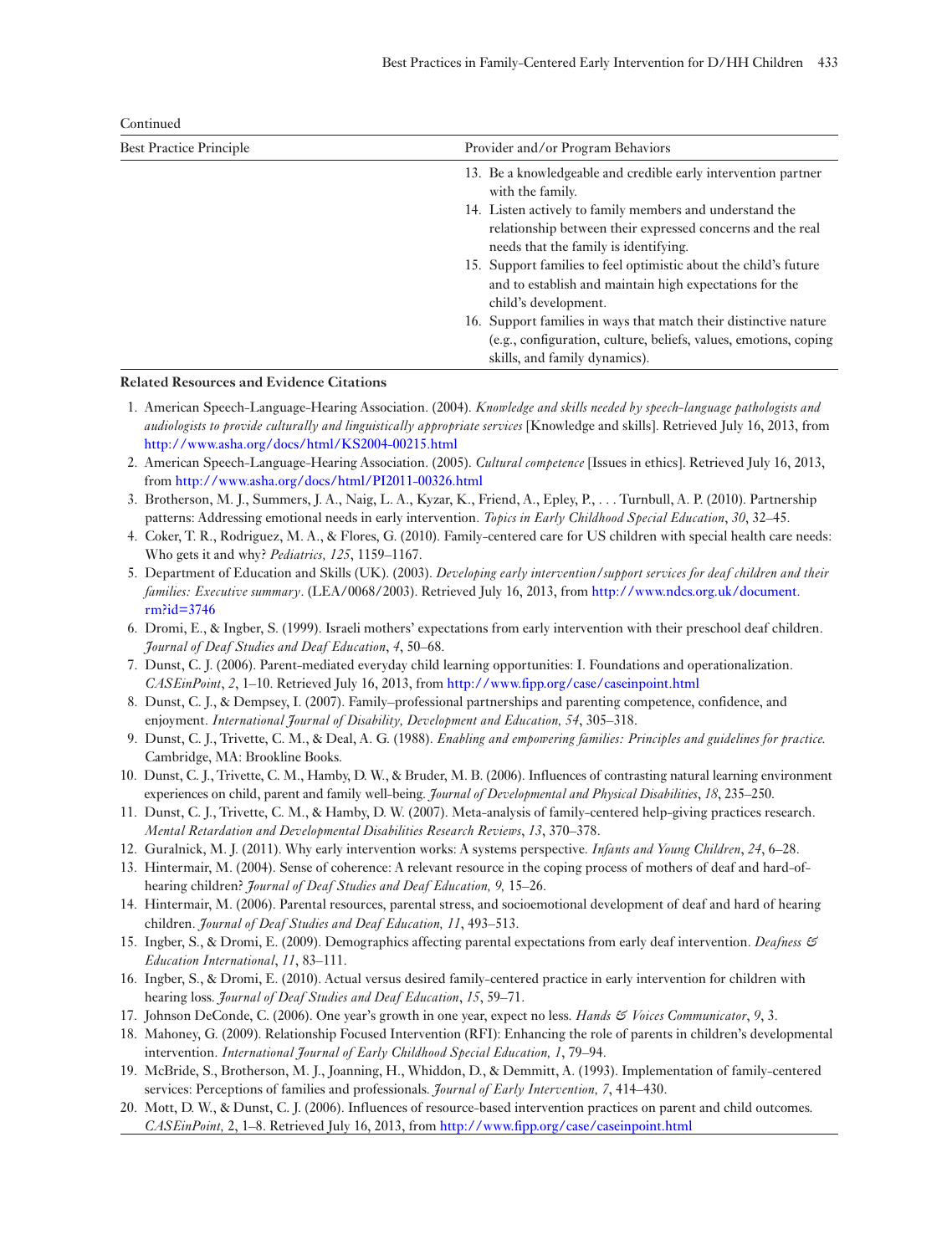| Evidence-based practices. The Journal of Special Education, 37, 164-173.                                                                                                                                                                                                                                                                                                                                                                                                                 | 21. Odom, S. L., & Wolery, M. (2003). A unified theory of practice in early intervention/early childhood special education:                                                                                                                                                                                                                                                                                                                                                                                                                                                                                                                                                                                                                                                                                                                                                                                                                                                                                                                                                                                                                                                                                                                                                                                                                                                                                                                                                                                                                                                                                                                    |
|------------------------------------------------------------------------------------------------------------------------------------------------------------------------------------------------------------------------------------------------------------------------------------------------------------------------------------------------------------------------------------------------------------------------------------------------------------------------------------------|------------------------------------------------------------------------------------------------------------------------------------------------------------------------------------------------------------------------------------------------------------------------------------------------------------------------------------------------------------------------------------------------------------------------------------------------------------------------------------------------------------------------------------------------------------------------------------------------------------------------------------------------------------------------------------------------------------------------------------------------------------------------------------------------------------------------------------------------------------------------------------------------------------------------------------------------------------------------------------------------------------------------------------------------------------------------------------------------------------------------------------------------------------------------------------------------------------------------------------------------------------------------------------------------------------------------------------------------------------------------------------------------------------------------------------------------------------------------------------------------------------------------------------------------------------------------------------------------------------------------------------------------|
| July 16, 2013, from http://www.fipp.org/case/caseinpoint.html                                                                                                                                                                                                                                                                                                                                                                                                                            | 22. Rush, D. D., & Shelden, M. L. (2005). Evidence-based definition of coaching practices. CASEinPoint 1, 1–6. Retrieved                                                                                                                                                                                                                                                                                                                                                                                                                                                                                                                                                                                                                                                                                                                                                                                                                                                                                                                                                                                                                                                                                                                                                                                                                                                                                                                                                                                                                                                                                                                       |
| minority ethnic communities. Disability and Society, 23, 223-234.                                                                                                                                                                                                                                                                                                                                                                                                                        | 23. Temple, B., & Young, A.M. (2008). 'They know where they can find us' Service providers' views on early support and                                                                                                                                                                                                                                                                                                                                                                                                                                                                                                                                                                                                                                                                                                                                                                                                                                                                                                                                                                                                                                                                                                                                                                                                                                                                                                                                                                                                                                                                                                                         |
| 25. Workgroup on Principles and Practices in Natural Environments, OSEP TA Community of Practice: Part C Settings.<br>php?option=com_docman&task=doc_download&grid=1960.                                                                                                                                                                                                                                                                                                                 | 24. Trivette, C. M., & Dunst, C. (1998). Family-centered help giving practices. Asheville, NC: Orelena Hawks Puckett Institute.<br>(2008). Seven key principles: Looks like/doesn't look like. Retrieved July 16, 2013, from http://www.ectacenter.org/~pdfs/<br>topics/families/Principles_LooksLike_DoesntLookLike3_11_08.pdf; selected concepts in the current document were<br>adapted with permission from the Iowa Early Access/Script program retrieved from http://www.educateiowa.gov/index.                                                                                                                                                                                                                                                                                                                                                                                                                                                                                                                                                                                                                                                                                                                                                                                                                                                                                                                                                                                                                                                                                                                                          |
| <b>Best Practice Principle</b>                                                                                                                                                                                                                                                                                                                                                                                                                                                           | Provider and/or Program Behaviors                                                                                                                                                                                                                                                                                                                                                                                                                                                                                                                                                                                                                                                                                                                                                                                                                                                                                                                                                                                                                                                                                                                                                                                                                                                                                                                                                                                                                                                                                                                                                                                                              |
| Principle 3: Informed Choice and Decision Making                                                                                                                                                                                                                                                                                                                                                                                                                                         | Service providers                                                                                                                                                                                                                                                                                                                                                                                                                                                                                                                                                                                                                                                                                                                                                                                                                                                                                                                                                                                                                                                                                                                                                                                                                                                                                                                                                                                                                                                                                                                                                                                                                              |
| Professionals promote the process wherein families gain<br>the necessary knowledge, information, and experiences<br>to make fully informed decisions. This includes<br>educating families regarding special education laws and<br>their rights as defined by these laws. Decision making<br>is seen as a fluid, ongoing process. Families may adapt<br>or change decisions in response to the child's and<br>families' changing abilities, needs, progress, and<br>emotional well-being. | 1. Recognize that ultimately, decision-making authority rests<br>with the family; collaborate with families to support their<br>abilities to exercise this authority.<br>2. Adopt open and flexible policies that effectively endorse a<br>range of communication possibilities.<br>3. Share information and experiences from a variety of sources<br>that are comprehensive, meaningful, relevant, and unbiased<br>to enable informed decision making.<br>4. Keep in mind that "informed choice" is not synonymous<br>with information that is neutral or functionally descriptive.<br>Rather, evaluative information is essential in that it draws at-<br>tention to the various risks, benefits, and uncertainties related<br>to particular options.<br>5. Inform families about expectations for them that are inherent<br>in implementing various approaches, as well as potential<br>benefits and challenges.<br>6. Actively support the family in processes of decision making<br>and self-determination.<br>7. Assist families to identify and successfully rely on their abili-<br>ties and capabilities.<br>8. Support families to reach decisions in ways that reflect their<br>individual strengths, resources, needs, and experiences.<br>9. Support families to create a vision and plan for their child's<br>future; assist them in understanding that plans and visions<br>can be altered, if needed.<br>10. Provide resources and support family members' decisions.<br>11. Recognize that informed choice is not a one-time decision<br>but an ongoing process.<br>12. Fully inform families of their rights ensured by law. |

## **Related Resources and Evidence Citations**

*Guidelines*

2. Hands & Voices. *Communication Considerations*. Retrieved July 16, 2013, from<http://www.handsandvoices.org/comcon/index.html>

<sup>1.</sup> *Decision making related to communication.* Retrieved July 16, 2013, from [http://www.ncbegin.org/index.](http://www.ncbegin.org/index.php?option=com_content&view=article&id=80&Itemid=130) [php?option=com\\_content&view=article&id=80&Itemid=130](http://www.ncbegin.org/index.php?option=com_content&view=article&id=80&Itemid=130)

<sup>3.</sup> Seaver, L. (Ed.) (2009). The book of choice. Boulder, CO: Hands and Voices. Retrieved July 16, 2013, from [http://www.](http://www.handsandvoices.org/resources/products.htm#boc) [handsandvoices.org/resources/products.htm#boc](http://www.handsandvoices.org/resources/products.htm#boc)

<sup>4.</sup> Carr, G., Young, A. M., Hunt, R., McCracken, W., Skipp, A., & Tattersall, H., (2006). *Helping you choose: Making informed choices for you and your child.* Retrieved July 16, 2013, from [http://www.ihs.manchester.ac.uk/events/pastworkshops/2012/](http://www.ihs.manchester.ac.uk/events/pastworkshops/2012/CHRN200312/handbook.pdf) [CHRN200312/handbook.pdf](http://www.ihs.manchester.ac.uk/events/pastworkshops/2012/CHRN200312/handbook.pdf)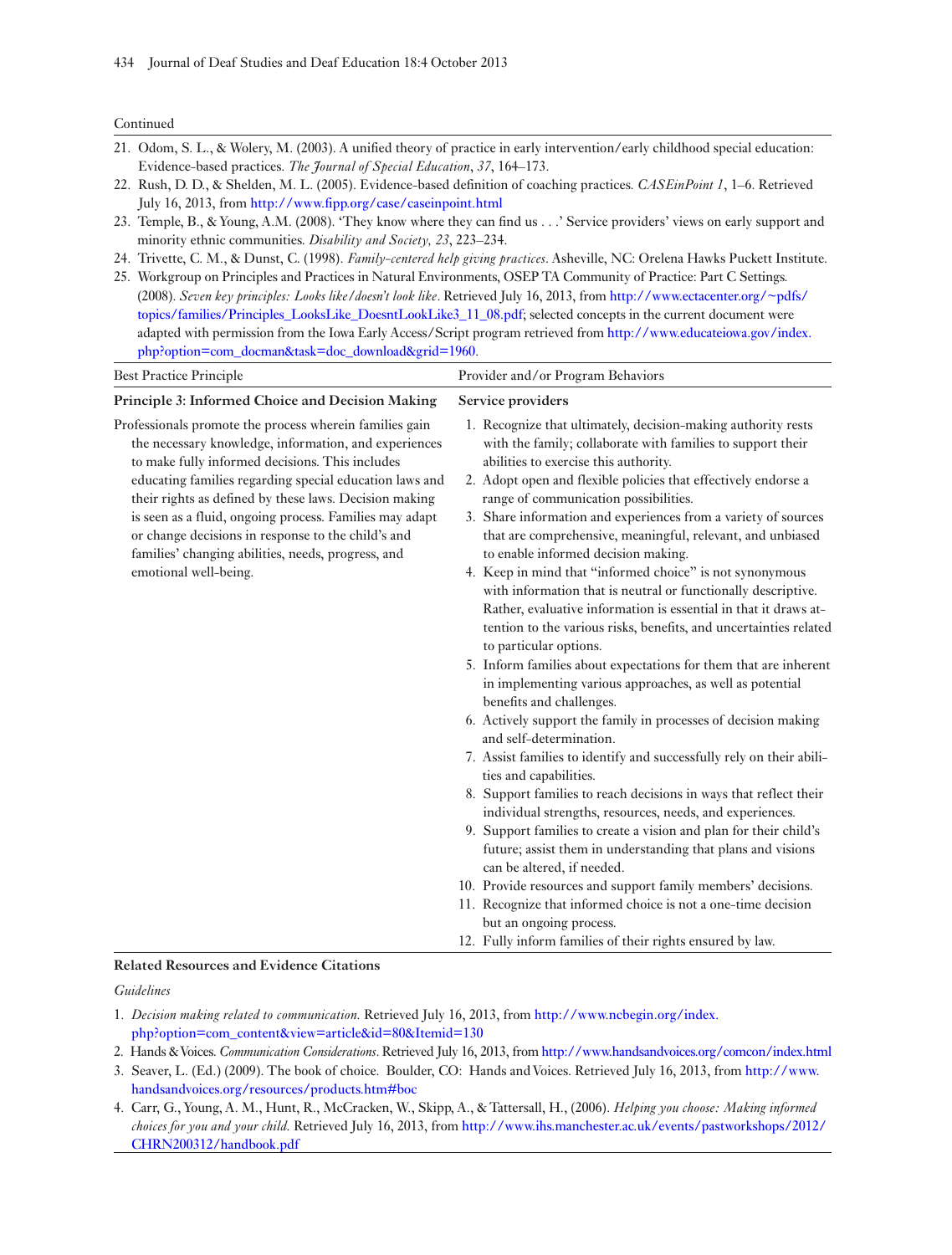- 5. Carr, G., Young, A. M., Hall A. M., Hunt, R., McCracken, W. M., Skipp, A., & Tattersall, H. J. (2006). *Informed choice, families and deaf children: Professional handbook.* Retrieved July 16, 2013, from [http://media.education.gov.uk/assets/files/](http://media.education.gov.uk/assets/files/pdf/i/informed choice families and deaf children - professional handbook.pdf) [pdf/i/informed%20choice%20families%20and%20deaf%20children%20-%20professional%20handbook.pdf](http://media.education.gov.uk/assets/files/pdf/i/informed choice families and deaf children - professional handbook.pdf)
- 6. Joint Committee on Infant Hearing. (2013). Supplement to the JCIH 2007 position statement: Principles and guidelines for early intervention after confirmation that a child is deaf or hard of hearing. Pediatrics, 131, e1324–e1349. Retrieved July 16, 2013, from <http://pediatrics.aappublications.org/content/early/2013/03/18/peds.2013-0008.full.pdf+html>

*Evidence Citations*

- 1. Dunst, C. J., Trivette, C. M. & Deal, A. (1988). *Enabling and empowering families: Principles and guidelines for practice.* Cambridge, MA: Brookline Books.
- 2. Knoors, H. (2007). Educational responses to varying objectives of parents of deaf children: A Dutch perspective. *Journal of Deaf Studies and Deaf Education*, *12*, 243–253.
- 3. Steinberg, A., Bain, L., Li, Y., Delgado, G., & Ruperto, V. (2003). Decisions Hispanic families make after the identification of deafness. *Journal of Deaf Studies and Deaf Education, 8,* 291–314.
- 4. Storbeck, C., & Calvert-Evans, J. (2008). Towards integrated practices in early detection of and intervention for deaf and hard of hearing children. *American Annals of the Deaf*, *153*, 314–321.
- 5. Young, A. M. (2002). Factors affecting communication choice in the first year of life assessing and understanding an ongoing experience. *Deafness & Education International, 4*, 1–12.
- 6. Young, A. M., Carr, G., Hunt, R., McCracken, W., Skipp, A., & Tattersall, H. (2006). Informed choice and deaf children— Underpinning concepts and enduring challenges. *Journal of Deaf Studies and Deaf Education, 11,* 322–336.
- 7. Young, A. M., Jones, D., Starmer, C., & Sutherland, H. (2005). Issues and dilemmas in the production of standard information for parents of young deaf children—Parents' views. *Deafness & Education International, 7*, 63–76.

| <b>Best Practice Principle</b>                                                                                                                                                               | Provider and/or Program Behaviors                                                                                                                                                                                                                                                    |  |
|----------------------------------------------------------------------------------------------------------------------------------------------------------------------------------------------|--------------------------------------------------------------------------------------------------------------------------------------------------------------------------------------------------------------------------------------------------------------------------------------|--|
| Principle 4: Family Social & Emotional Support                                                                                                                                               | Service providers                                                                                                                                                                                                                                                                    |  |
| Families are connected to support systems so they can<br>accrue the necessary knowledge and experiences that<br>can enable them to function effectively on behalf of<br>their D/HH children. | 1. Build upon and use both formal (systematic parent-<br>professional partnerships and parent-to-parent support<br>networks) and informal (community organizations, friends,<br>extended family, religious affiliations, play groups) support<br>systems.                            |  |
|                                                                                                                                                                                              | 2. Understand the ways in which natural networks support the<br>health and well-being of families.                                                                                                                                                                                   |  |
|                                                                                                                                                                                              | 3. Assist families to identify what resources their informal<br>support networks can provide to meet specific needs/<br>concerns.                                                                                                                                                    |  |
|                                                                                                                                                                                              | 4. Ensure that families have access to a range of supports so that<br>supports can be individualized to the unique needs of the<br>family.                                                                                                                                           |  |
|                                                                                                                                                                                              | 5. Understand and actively model the practices of reciprocity in<br>order to build networks.                                                                                                                                                                                         |  |
|                                                                                                                                                                                              | 6. Facilitate contacts between families and their communities as a<br>way of strengthening informal capacity.                                                                                                                                                                        |  |
|                                                                                                                                                                                              | 7. Ensure that all families have access to parent-to-parent<br>support from other families of children who are D/HH.<br>Recognize the key role of parent-to-parent support in<br>promoting social and emotional well-being for families.                                             |  |
|                                                                                                                                                                                              | 8. Support connections between families and adult role models<br>who are D/HH.                                                                                                                                                                                                       |  |
|                                                                                                                                                                                              | 9. Provide social and emotional supports to promote the well-<br>being of parents and siblings. Inform parents about and refer<br>them to professional mental health services, if considered<br>appropriate. Recognize the importance of family well-being<br>for child development. |  |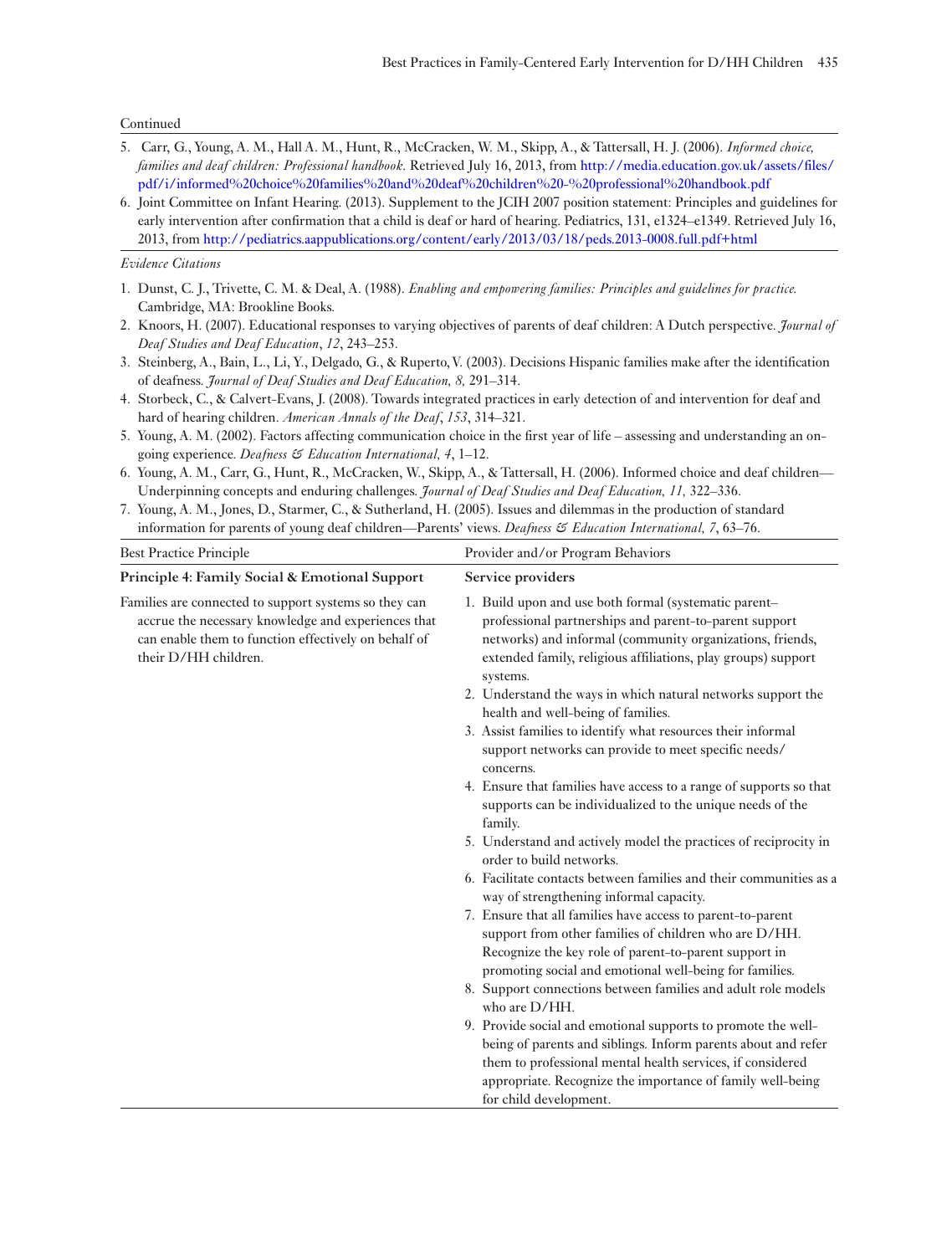| www.arm                        |                                                                                                                                                                                                                                      |
|--------------------------------|--------------------------------------------------------------------------------------------------------------------------------------------------------------------------------------------------------------------------------------|
| <b>Best Practice Principle</b> | Provider and/or Program Behaviors                                                                                                                                                                                                    |
|                                | Early intervention systems                                                                                                                                                                                                           |
|                                | 1. Recognize and actively support parent organizations and<br>networks for direct parent-peer support opportunities.<br>2. Incorporate parent leadership into the strategic development<br>and operational function of FCEI systems. |

Continued

- 1. Ainbinder, J. G., Blanchard, L. W., Singer, G. H., Sullivan, M. E., Powers, L. K., Marquis, J. G., … the Consortium to Evaluate Parent to Parent (1998). A qualitative study of parent to parent support for parents of children with special needs. *Journal of Pediatric Psychology, 23,* 99–109.
- 2. Dunst, C. (2005). Foundations for an evidence-based approach to early childhood intervention and family support. *CASEmakers, 1*, 1–6. Retrieved July 16, 2013, from<http://www.fipp.org/case/casemakers.html>
- 3. Dunst, C. J., & Trivette, C. M. (2009). Meta-analytic structural equation modeling of the influences of family-centered care on parent and child psychological health. *International Journal of Pediatrics*, 2009, 1–9.
- 4. Dunst, C. J., Trivette, C. M., Gordon, J. J., & Pletcher, L. C. (1989). Building and mobilizing informal family support networks. In G. Singer, & L. Irvin (Eds.), *Support for caregiving families* (pp. 121–139). Baltimore, MD: Brooks Publishing.
- 5. Hands & Voices*. Guide by your side.* Retrieved July 16, 2013, from <http://www.handsandvoices.org/gbys/index.htm>
- 6. Hintermair, M. (2000). Hearing impairment, social networks, and coping: The need for families with hearing-impaired children to relate to other parents and to hearing-impaired adults. *American Annals of the Deaf, 145,* 41–53.
- 7. Hintermair, M. (2004). Sense of coherence: A relevant resource in the coping process of mothers of deaf and hard-ofhearing children? *Journal of Deaf studies and Deaf Education*, *9*, 15–26.
- 8. Hintermair, M. (2006). Parental resources, parental stress, and socioemotional development of deaf and hard-of-hearing children. *Journal of Deaf Studies and Deaf Education*, *11*, 493–513.
- 9. Hoagwood, K. E., Cavaleri, M.A., Serene Olin, S., Burns, B. J., Slaton, E., Gruttadaro, D., & Hughes, R. (2010). Family support in children's mental health: A review and synthesis. *Clinical Child and Family Psychology Review*, *13*, 1–45.
- 10. Jackson, C. W. (2011). Family supports and resources for parents of children who are deaf or hard of hearing. *American Annals of the Deaf*, *156*, 343–362.
- 11. Jackson, C. W., Wegner, J. R., & Trumbull, A. P. (2010). Family quality of life following early identification of deafness. *Language, Speech, and Hearing Services in Schools, 41,* 194–205.
- 12. Lederberg, A., & Goldbach, T. (2002). Parenting stress and social support in hearing of deaf and hearing children: A longitudinal study. *Journal of Deaf Studies and Deaf Education*, *7*, 330–345.
- 13. Mott, D. W. (2006). Operationalizing resource-based intervention practices. *CASEinPoint, 2*, 1–8. Retrieved July 16, 2013, from <http://www.fipp.org/case/caseinpoint.html>
- 14. Mott, D. W., & Swanson, J. R. (2006). A research synthesis of resource-based intervention practice studies. *CASEinPoint, 2*, 1–13. Retrieved July 16, 2013, from <http://www.fipp.org/case/caseinpoint.html>
- 15. Luterman, D. (2006). The counseling relationship. *The ASHA Leader*, *11*, 8–9.
- 16. Quittner, A. L., Cruz, I., Barker, D. H., Tobey, E., Eisenberg, L. S., Niparko, J. K. & CDaCI Investigative Team. (2012). Effects of maternal sensitivity and cognitive and linguistic stimulation on cochlear implant users' language development over four years. *The Journal of Pediatrics*, *162*, 343–348 e3.
- 17. Singer, G. H., Marquis, J., Powers, L. K., Blanchard, L., DiVenere, N., Santelli, B., . . . Sharp, M. (1999). A multi-site evaluation of parent to parent programs for parents of children with disabilities. *Journal of Early Intervention, 22*, 217–229.
- 18. *The Global Coalition of Parents of Deaf/Hard of Hearing Children (GPOD): Recommended Practices for Family Support*. Retrieved July 16, 2013, from <http://www.gpodhh.org>
- 19. Young, A. M., Temple, B., Davies, L., Parkinson, G., & Bolton, J. (2008). Disabled children (0 to 3 years) and integrated services—The impact of early support. *Health and Social Care in the Community, 16*, 222–233.

| <b>Best Practice Principle</b>                                                                | Provider and/or Program Behaviors<br>Service providers support families to                                                                                                                                                                                                                  |  |
|-----------------------------------------------------------------------------------------------|---------------------------------------------------------------------------------------------------------------------------------------------------------------------------------------------------------------------------------------------------------------------------------------------|--|
| Principle 5: Family Infant Interaction                                                        |                                                                                                                                                                                                                                                                                             |  |
| Families and providers work together to create optimal<br>environments for language learning. | 1. Use everyday routines, play, and typical interactions to pro-<br>mote the child's communicative development.<br>2. Consistently provide the child with language-rich stimulation<br>during natural interactions with all family members (parents,<br>siblings, extended family members). |  |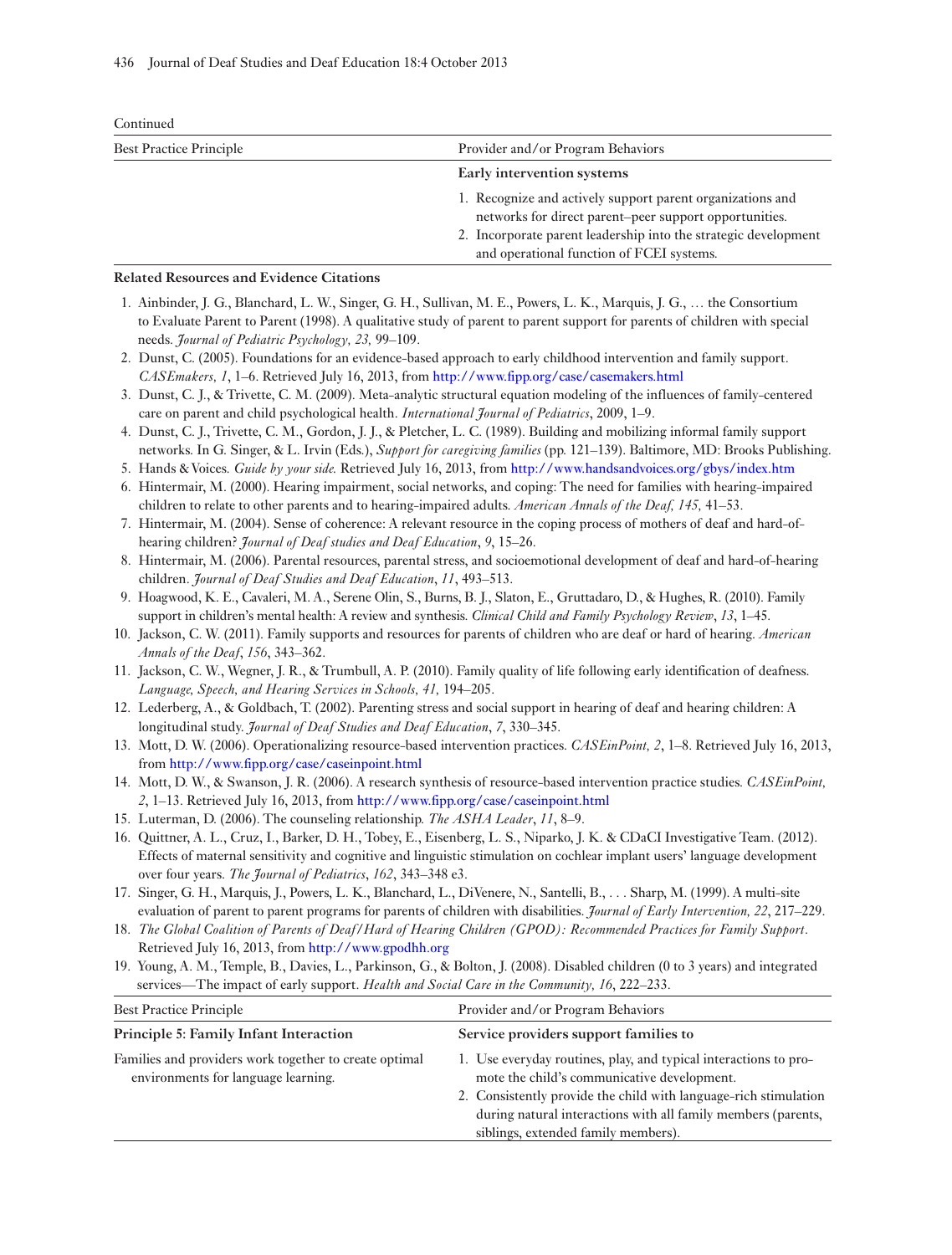| Continued |  |
|-----------|--|
|           |  |

| <b>Best Practice Principle</b> | Provider and/or Program Behaviors                                                                                                                                                                                                                                                                                                                                                                                                                                                                                                                                                                                                                                                                                                                                                                                                                                                                                                                                                                                                                                              |
|--------------------------------|--------------------------------------------------------------------------------------------------------------------------------------------------------------------------------------------------------------------------------------------------------------------------------------------------------------------------------------------------------------------------------------------------------------------------------------------------------------------------------------------------------------------------------------------------------------------------------------------------------------------------------------------------------------------------------------------------------------------------------------------------------------------------------------------------------------------------------------------------------------------------------------------------------------------------------------------------------------------------------------------------------------------------------------------------------------------------------|
|                                | 3. Respond with sensitivity to the child's communicative<br>attempts and consistently implement techniques known to<br>facilitate language and communicative development.<br>4. Provide the child numerous opportunities to actively<br>participate in a rich variety of communicative interactions.<br>5. Ensure that family communication is accessible to the child.<br>6. Adapt the level of their language input to nurture their child's<br>language skills (i.e., sensitivity to the child's zone of proximal<br>development).<br>7. Learn a sign language, if this is the family's choice.                                                                                                                                                                                                                                                                                                                                                                                                                                                                             |
|                                | Service providers                                                                                                                                                                                                                                                                                                                                                                                                                                                                                                                                                                                                                                                                                                                                                                                                                                                                                                                                                                                                                                                              |
|                                | 1. To the extent possible, have fluency and expertise in the<br>family's languages/culture.<br>2. Have fluency and expertise using the communication<br>approach selected by the family.<br>3. Promote linguistic accessibility and home languages.<br>4. Respect and support families' decisions regarding communi-<br>cation methods.<br>5. Interact in a manner that is respectful of families' culture,<br>beliefs, and attitudes.<br>6. Provide functional learning opportunities that are based on<br>child and family routines, interest, and enjoyment.<br>7. Use adult teaching/mentoring strategies to assist families to<br>learn new strengths and abilities, as well as build upon exist-<br>ing knowledge and skills.<br>8. Provide a supportive and encouraging context for learning.<br>9. Credit families for their engagement and provision of posi-<br>tive parent-child interactions.<br>10. Support families to use language stimulation principles<br>known to promote early development.<br>11. Adhere to best practice principles in this document and |
|                                | published curricular guides, while flexibly meeting the needs<br>of the child and family.                                                                                                                                                                                                                                                                                                                                                                                                                                                                                                                                                                                                                                                                                                                                                                                                                                                                                                                                                                                      |

- 5. Desjardin, J. L. (2005). Maternal perceptions of self-efficacy and involvement in the auditory development of young children with prelingual deafness. *Journal of Early Intervention*, *27*, 193–209.
- 6. DesJardin, J. L., Ambrose, S. E., & Eisenberg, L. S. (2009). Literacy skills in children with cochlear implants: The importance of early oral language and joint storybook reading. *Journal of Deaf Studies and Deaf Education*, *14*, 22–43.
- 7. Donovan, M. S., Bransford, J. D., & Pellegrino, J. W. (Eds.) (1999). *How people learn: Bridging research and practice*. Washington, DC: National Academy Press.

<sup>1.</sup> Aragon, M., & Yoshinaga-Itano, C. (2012). Using Language ENvironment Analysis to improve outcomes for children who are deaf or hard of hearing. *Seminars in Speech and Language*, *33*, 340–353.

<sup>2.</sup> Calderon, R. (2000). Parental involvement in deaf children's education programs as a predictor of child's language, early reading, and social-emotional development. *Journal of Deaf Studies and Deaf Education, 5,* 140–155.

<sup>3.</sup> Cole, E. B., & Flexer, C. A. (2011). *Children with hearing loss: Developing listening and talking, Birth to six* (2nd ed.). San Diego, CA: Plural Publishing.

<sup>4.</sup> Cruz, I., Quittner, A. L., Marker, C., DesJardin, J. L., & CDaCI Investigative Team. (2013). Identification of effective strategies to promote language in deaf children with cochlear implants. *Child Development*, 84, 543–559.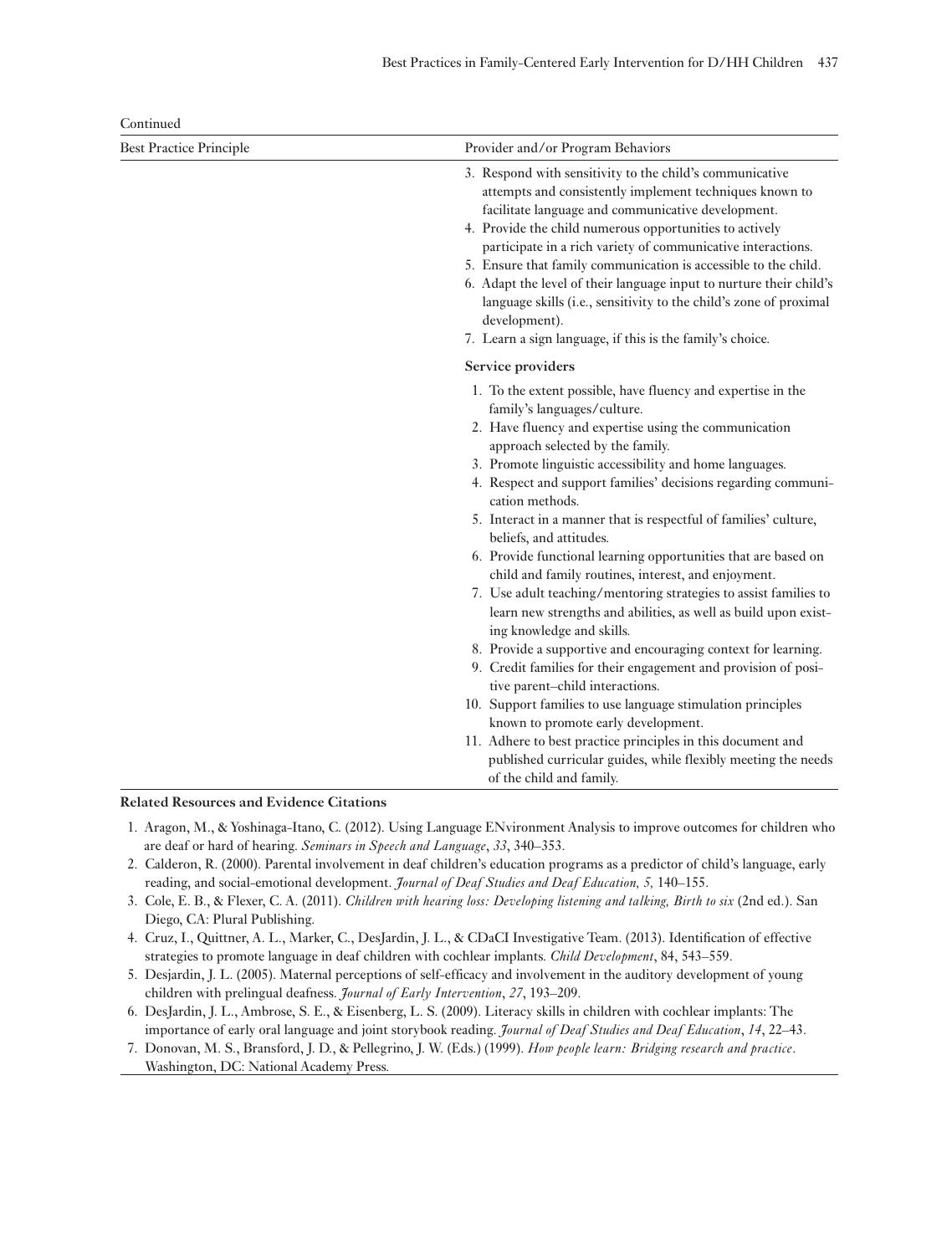| Continued |  |
|-----------|--|
|           |  |

- 8. Hoff, E. (2003). The specificity of environmental influence: Socioeconomic status affects early vocabulary development via maternal speech. *Child Development*, *74*, 1368–1378.
- 9. Hoff, E., & Naigles, L. (2002). How children use input to acquire a lexicon. *Child Development*, *73*, 418–433.
- 10. Hoff-Ginsberg, E. (1994). Influences of mother and child on maternal talkativeness. *Discourse Processes*, *18*, 105–117.
- 11. Ingber, S., Al-Yagon, M., & Dromi, E. (2010). Mothers' involvement in early intervention for children with hearing loss: The role of maternal characteristics and context-based perceptions. *Journal of Early Intervention*, *32*, 351–369.
- 12. Hurtado, N., Marchman, V. A., & Fernald, A. (2008). Does input influence uptake? Links between maternal talk, processing speed and vocabulary size in Spanish-learning children. *Developmental Science*, *11*, F31–F39.
- 13. Huttenlocher, J., Haight, W., Bryk, A., Seltzer, M., & Lyons, T. (1991). Early vocabulary growth: Relation to language input and gender. *Developmental Psychology*, *27*, 236–248.
- 14. Huttenlocher, J., Vasilyeva, M., Waterfall, H. R., Vevea, J. L., & Hedges, L.V. (2007). The varieties of speech to young children. *Developmental Psychology, 43*, 1062–1083.
- 15. Kahn, R., Stemler, S., & Berchin-Weiss, J. (2009). Enhancing parent participation in early intervention through tools that support mediated learning. *Journal of Cognitive Education and Psychology*, *8*, 269–287.
- 16. Mahoney, G. (2009). Relationship Focused Intervention (RFI): Enhancing the role of parents in children's developmental intervention. *International Journal of Early Childhood Special Education, 1*, 79–94.
- 17. McBride, S. L., & Brotherson, M. J. (1997). Guiding practitioners toward valuing and implementing family-centered practices. In J. Winton, J. McCollum, & C. Cattlett (Eds.). *Reforming personnel preparation in early intervention* (pp 253–76). Baltimore, MD: Brookes.
- 18. Pressman, L., Pipp-Siegel, S., Yoshinaga-Itano, C., & Deas, A. M. (1999). Maternal sensitivity predicts language gain in preschool children who are deaf and hard of hearing. *Journal of Deaf Studies and Deaf Education, 4,* 294–304.
- 19. Pressman, L., Pipp-Siegel, S., Yoshinaga-Itano, C., Kubicek, L., & Emde, R. (2000). A comparison of the link between emotional availability and language gain in young children with and without hearing loss. *The Volta Review, 100* (*5*)*,* 251–277.
- 20. Quittner, A. L., Cruz, I., Barker, D. H., Tobey, E., Eisenberg, L. S., Niparko, J. K. , & the CDaCI Investigative Team. (2013). Effects of maternal sensitivity and cognitive and linguistic stimulation on cochlear implant users' language development over four years. *The Journal of Pediatrics, 162*, 343–348, e3.
- 21. Robbins, A. M., Green, J. E., & Waltzman, S. B. (2004). Bilingual oral language proficiency in children with cochlear implants. *Archives of Otolaryngology—Head & Neck Surgery, 13,* 644–647.
- 22. Rowe, M. L. (2008). Child-directed speech: Relation to socioeconomic status, knowledge of child development and child vocabulary skill. *Journal of Child Language*, *35,* 185–205.
- 23. Schachter, H. M., Clifford, T. J., Fitzpatrick, E., Eatmon, S., MacKay, M., Showler, A., . . . Moher, D. (2002). *A systematic review of interventions for hearing loss in children*. Unpublished document. Ontario, Canada: Health Canada.
- 24. Snow, C. E. (1972). Mothers' speech to children learning language. *Child Development*, *43*, 549–565.
- 25. Tattersall, H., & Young, A. M. (2003). Exploring the impact on hearing children of having a deaf sibling. *Deafness & Education International, 5*, 108–122.
- 26. Tomasello, M., & Farrar, M. J. (1986). Joint attention and early language. *Child Development*, *57*, 1454–1463.
- 27. VanDam, M., Ambrose, S. E., & Moeller, M. P. (2012). Quantity of parental language in the home environments of hardof-hearing 2-year-olds. *Journal of Deaf Studies and Deaf Education*, 17, 402–420.
- 28. Yoshinaga-Itano, C. (2003). From screening to early identification and intervention: Discovering predictors to successful outcomes for children with significant hearing loss. *Journal of Deaf Studies and Deaf Education, 8*, 11–30.

| <b>Best Practice Principle</b>                                                                                                                                     | Provider and/or Program Behaviors                                                                                                                                                                                                                                                                                                                                                                                                                                                                                                                                                   |  |
|--------------------------------------------------------------------------------------------------------------------------------------------------------------------|-------------------------------------------------------------------------------------------------------------------------------------------------------------------------------------------------------------------------------------------------------------------------------------------------------------------------------------------------------------------------------------------------------------------------------------------------------------------------------------------------------------------------------------------------------------------------------------|--|
| Principle 6: Use of Assistive Technologies and<br><b>Supporting Means of Communication</b>                                                                         | Service providers                                                                                                                                                                                                                                                                                                                                                                                                                                                                                                                                                                   |  |
| Providers must be skilled in the tools, assistive devices,<br>and mechanisms necessary to optimally support the<br>child's language and communication development. | 1. Use technical knowledge and skills to support families in<br>managing all devices that promote children's language and<br>communicative interactions. This includes hearing assistance<br>technology (e.g., hearing aids, cochlear implants, frequency-<br>modulated systems), visual technologies (e.g., texting, alerting<br>devices, video relay), and alternative and augmentative<br>communication. Develop family awareness of educational<br>technology (e.g., interactive blackboard) and computer/web-<br>based technologies that their child may access in the future. |  |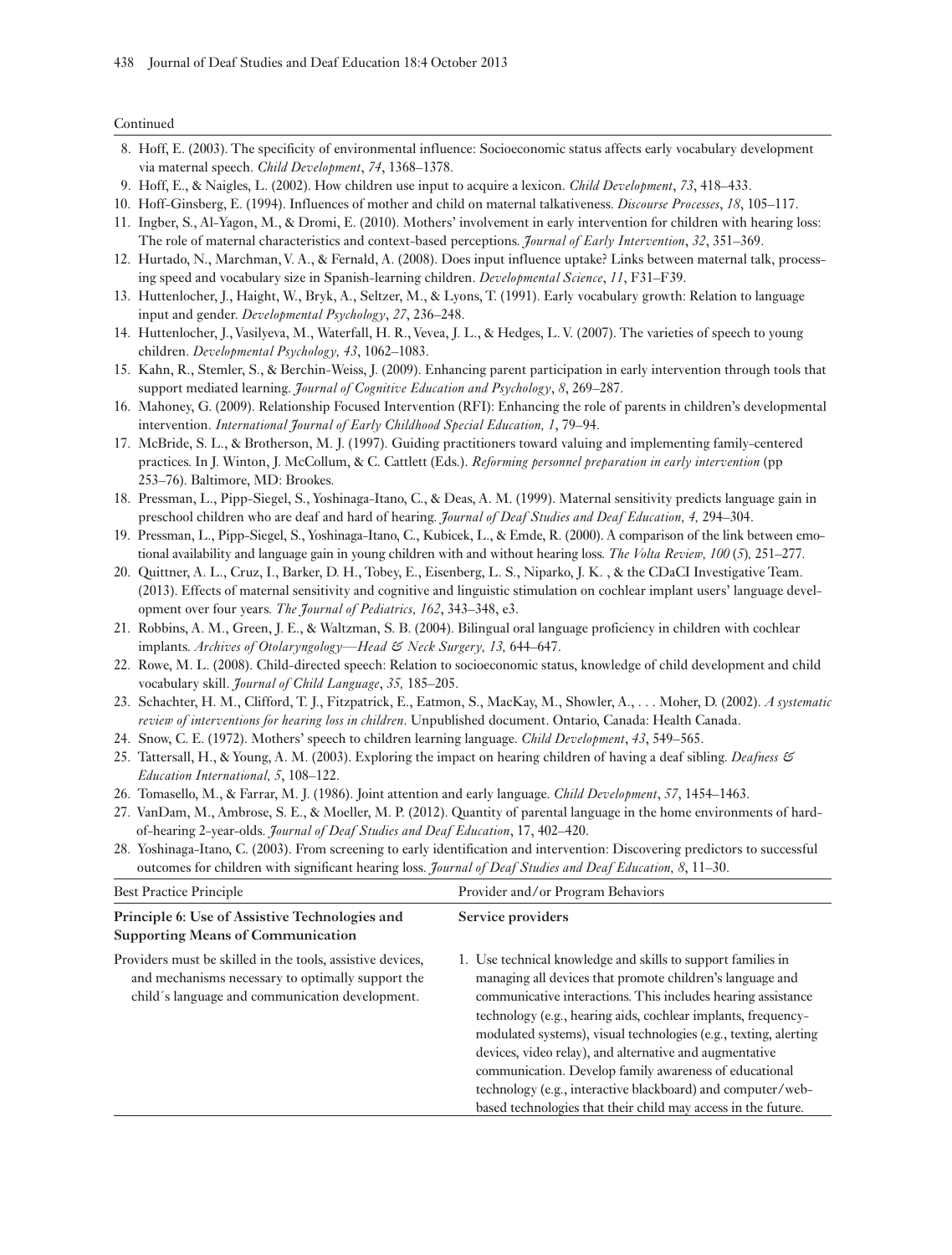| conunuu                        |                                                                                                                                                                                                                                                                                                                                          |
|--------------------------------|------------------------------------------------------------------------------------------------------------------------------------------------------------------------------------------------------------------------------------------------------------------------------------------------------------------------------------------|
| <b>Best Practice Principle</b> | Provider and/or Program Behaviors                                                                                                                                                                                                                                                                                                        |
|                                | Early intervention systems                                                                                                                                                                                                                                                                                                               |
|                                | 1. Strive to make all communication approaches accessible to<br>families, which may require engaging in collaborative efforts<br>among programs.                                                                                                                                                                                         |
|                                | 2. Actively support family choices regarding communicative<br>approaches.                                                                                                                                                                                                                                                                |
|                                | 3. Use assessments in collaboration with families to determine<br>when there may be a need for a change in or an enhancement<br>to the chosen communication approach (es).                                                                                                                                                               |
|                                | 4. Offer communication approaches from providers with the<br>highest level of knowledge and skill. For example:<br>a. Indigenous sign languages are made available from native<br>or fluent signers who are able to promote parental use of<br>visual language to support the child's linguistic input and<br>communicative development. |
|                                | b. Listening and spoken language services are made available<br>from providers with high levels of specialized skills and<br>knowledge, supporting the parents' ability to promote the<br>child's auditory, linguistic, and communicative development.                                                                                   |

- 1. AG Bell Academy for Listening and Spoken Language. Retrieved July 16, 2013, from [http://www.agbell.org/](http://www.agbell.org/AGBellAcademy/) [AGBellAcademy/](http://www.agbell.org/AGBellAcademy/)
- 2. Marge, D. K., & Marge, M. (2005). *Beyond newborn hearing screening: Meeting the educational and health care needs of infants and young children with hearing loss in America*. Report and recommendations of the 2004 National Consensus Conference on Effective Educational and Health Care Interventions for Infants and Young Children With Hearing Loss. Syracuse, NY: State University of New York, Upstate Medical University. Retrieved July 16, 2013, from [http://www.upstate.edu/pmr/](http://www.upstate.edu/pmr/research/beyond_newborn.pdf) [research/beyond\\_newborn.pdf](http://www.upstate.edu/pmr/research/beyond_newborn.pdf)
- 3. Moeller, M. P., Hoover, B., Peterson, B., & Stelmachowicz, P. G. (2009). Consistency of hearing aid use in infants with early-identified hearing loss. *American Journal of Audiology, 18,* 14–23.
- 4. Morford, J., & Mayberry, R. (2000). A reexamination of "early exposure" and its implications for language acquisition by eye. In C. Chamberlain, J. Morford, & R. Mayberry (Eds.), *Language acquisition by eye* (pp. 111–127). Mahwah, NJ: Erlbaum.
- 5. Napier, J., Leigh, G., & Nann, S. (2007). Teaching sign language to hearing parents of deaf children: An action research process. *Deafness & Education International, 9*, 83–100.
- 6. Schick, B., Williams, K., & Bolster, L. (1999). Skill levels of educational interpreters working in public schools. *Journal of Deaf Studies and Deaf Education, 4*, 144–155.
- 7. Joint Committee on Infant Hearing. (2013). Supplement to the JCIH 2007 position statement: Principles and guidelines for early intervention after confirmation that a child is deaf or hard of hearing. *Pediatrics, 131,* e1324–e1349. Retrieved July 16, 2013, from <http://pediatrics.aappublications.org/content/early/2013/03/18/peds.2013-0008.full.pdf+html>
- 8. Walker, E. A., Spratford, M., Moeller, M. P., Oleson, J., Ou, H., Roush, P., & Jacobs, S. (2013). Predictors of hearing aid use time in children with mild-to-severe hearing loss. *Language, Speech, and Hearing Services in Schools, 44*, 73–88.

| <b>Best Practice Principle</b>                                                                                                                                                                                                                                                    | Provider and/or Program Behaviors                                                                                                                                                                                                                                                                                                                                                                                                                                                                            |
|-----------------------------------------------------------------------------------------------------------------------------------------------------------------------------------------------------------------------------------------------------------------------------------|--------------------------------------------------------------------------------------------------------------------------------------------------------------------------------------------------------------------------------------------------------------------------------------------------------------------------------------------------------------------------------------------------------------------------------------------------------------------------------------------------------------|
| <b>Principle 7: Qualified Providers</b>                                                                                                                                                                                                                                           | Early intervention programs                                                                                                                                                                                                                                                                                                                                                                                                                                                                                  |
| Providers are well trained and have specialized knowledge<br>and skills related to working with children who are<br>D/HH and their families. Providers possess the core<br>competencies to support families in optimizing the<br>child's development and child–family well-being. | Identify the core knowledge and skills that are requisite for<br>working with families whose children are D/HH.<br>2. Develop standards for what constitutes a quality provider and<br>promote both provider assessment and ongoing training to<br>ensure providers' knowledge and skills meet these standards.<br>3. Ensure that families have access to early intervention providers<br>who have specialized knowledge and skills for working with<br>families of infants and young children who are D/HH. |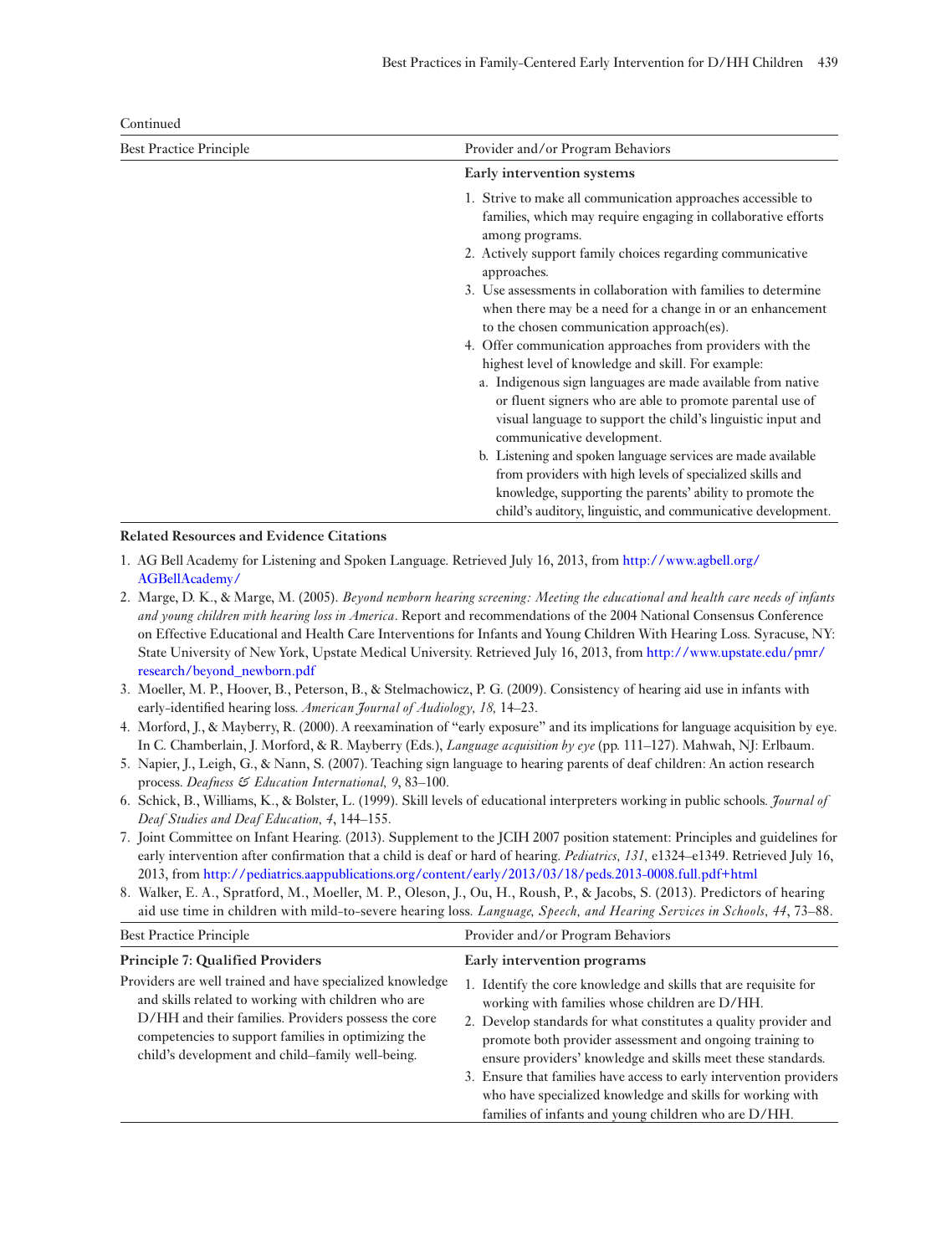| <b>Best Practice Principle</b> | Provider and/or Program Behaviors                                                                                                                                                                                                                       |
|--------------------------------|---------------------------------------------------------------------------------------------------------------------------------------------------------------------------------------------------------------------------------------------------------|
|                                | 4. Provide continuing education for professionals in the form of<br>training and resources needed to maintain currency in core<br>specialized knowledge and skills for FCEI with families of<br>children who are D/HH.                                  |
|                                | 5. Ensure that providers are knowledgeable regarding specific in-<br>tervention theory and methods and that they implement well-<br>defined interventions based on these theories and methods.                                                          |
|                                | 6. Provide supervision, mentoring, and direct observation of<br>practices and provide specific feedback on service-provider<br>performance.                                                                                                             |
|                                | 7. Provide access to competent and fluent language models for<br>families who are in the process of learning sign language,<br>which can be accomplished by involving individuals with<br>fluent/native sign language skills and experience in teaching |
|                                | families/parents of infants.<br>8. Promote professional self-assessment and self-reflection.                                                                                                                                                            |

- 1. Department of Education and Skills (UK). (2003). *Developing early intervention/support services for deaf children and their families: Executive summary*. (LEA/0068/2003). Retrieved July 16, 2013, from<http://www.ndcs.org.uk/document.rm?id=3746>
- 2. Jones, T. W., & Ewing, K. M. (2002). An analysis of teacher preparation in deaf education: Programs approved by the Council on Education of the Deaf. *American Annals of the Deaf, 147*, 71–78.
- 3. Rice, G.B., & Lenihan, S. (2005). Early intervention in auditory/oral deaf education: Parent and professional perspectives. *The Volta Review, 105*, 73–96.
- 4. Lichtert, G., & van Wieringen, A. (2010). Development of PAN-European competencies of teachers of the deaf through partnerships. Grant agreement Reference: 2009-LDV-PAR-P-407.
- 5. Marge, D. K., & Marge, M. (2005). *Beyond newborn hearing screening: Meeting the educational and health care needs of infants and young children with hearing loss in America*. Report and recommendations of the 2004 National Consensus Conference on Effective Educational and Health Care Interventions for Infants and Young Children With Hearing Loss. Syracuse, NY: State University of New York, Upstate Medical University. Retrieved July 16, 2013, from [http://www.upstate.edu/pmr/research/beyond\\_newborn.pdf](http://www.upstate.edu/pmr/research/beyond_newborn.pdf)
- 6. Moeller, M. P., Hoover, B., Putman, C., Arbataitis, K., Bohnenkamp, G., Peterson, B., . . ., Stelmachowicz, P. G. (2007). Vocalizations of infants with hearing loss compared with infants with normal hearing: Part II—Transition to words. *Ear and Hearing, 28*, 628–642.
- 7. Nittrouer, S., & Burton, L. (2001). The role of early language experience in the development of speech perception and language processing abilities in children with hearing loss. *The Volta Review, 103*, 5–37.
- 8. Proctor, R., Niemeyer, J. A., & Compton, M.V. (2005). Training needs of early intervention personnel working with infants and toddlers who are deaf or hard of hearing. *The Volta Review, 105,* 113–128.
- 9. Stredler-Brown, A., & Arehart, K. (2000). Universal newborn hearing screening: Impact on early intervention services. *The Volta Review, 100 (5),* 85–117.

| <b>Best Practice Principle</b>                                                                                                                                                                                                                                                                                                                                  | Provider and/or Program Behaviors<br>Early intervention teams                                                                                                                                                                                                                                                                                                                                                                                                                                                                                                                                                                                                                                                                 |  |  |
|-----------------------------------------------------------------------------------------------------------------------------------------------------------------------------------------------------------------------------------------------------------------------------------------------------------------------------------------------------------------|-------------------------------------------------------------------------------------------------------------------------------------------------------------------------------------------------------------------------------------------------------------------------------------------------------------------------------------------------------------------------------------------------------------------------------------------------------------------------------------------------------------------------------------------------------------------------------------------------------------------------------------------------------------------------------------------------------------------------------|--|--|
| Principle 8: Collaborative Teamwork                                                                                                                                                                                                                                                                                                                             |                                                                                                                                                                                                                                                                                                                                                                                                                                                                                                                                                                                                                                                                                                                               |  |  |
| An optimal FCEI team focuses on the family and includes<br>professionals with experience in promoting early devel-<br>opment of children who are D/HH. Ongoing support is<br>provided to families and children through transdiscipli- 2.<br>nary teamwork, whereby professionals with the requisite<br>skills are matched to the needs of the child and family. | 1. Select members based on the unique needs of each family,<br>regardless of professional discipline, and are transdisciplinary<br>in composition and practice.<br>May include, but are not limited to professionals, parents/<br>caregivers, early intervention providers with specialized<br>knowledge and skills in early childhood, providers with knowl-<br>edge and skills working with families of children who are D/<br>HH (teachers of the D/HH, speech-language pathologists),<br>otolaryngologists, audiologists, service coordinators, individu-<br>als who are D/HH (role models/mentors), sign language<br>tutors, social workers/psychologists, and representatives of a<br>family-to-family support network. |  |  |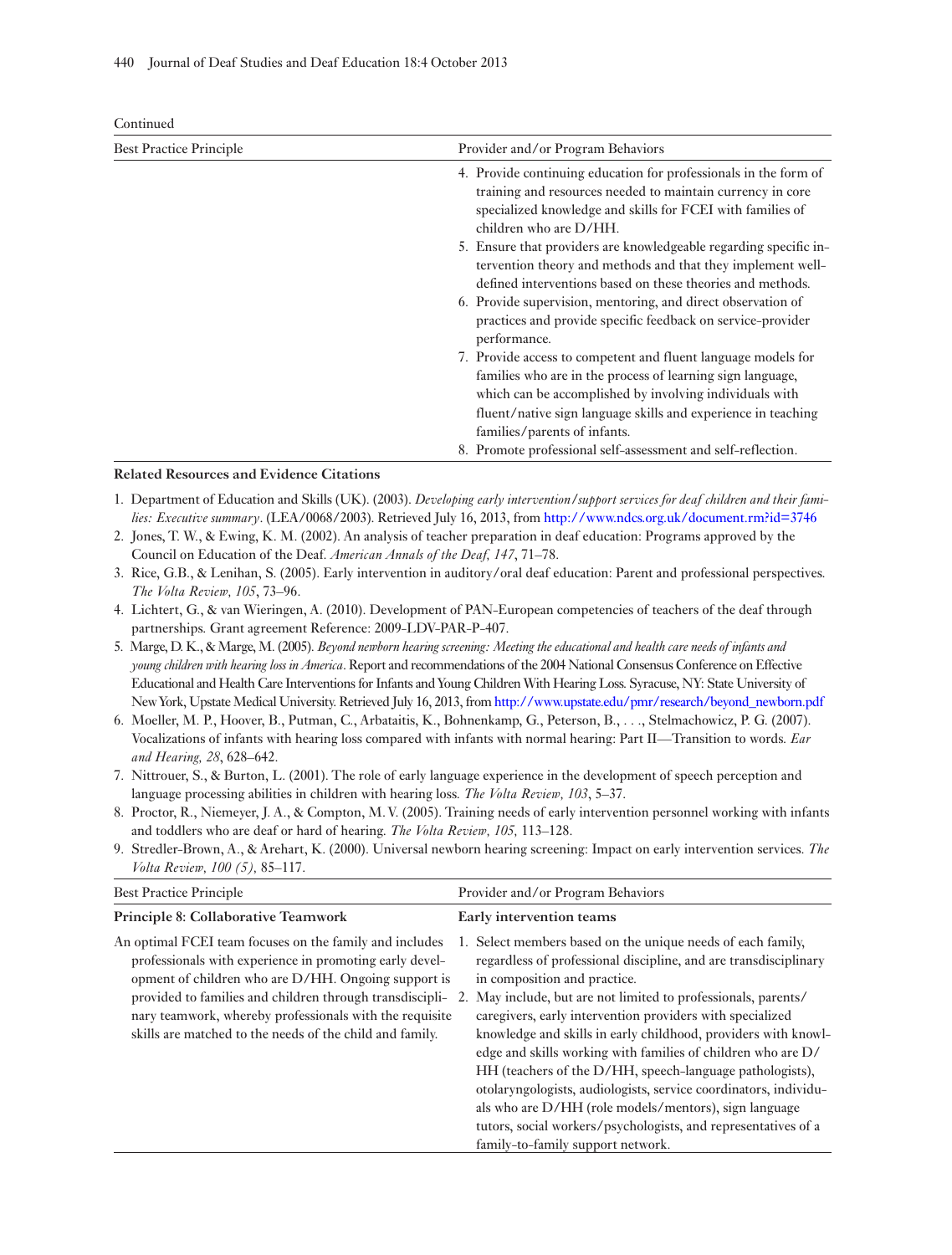| Continued |  |
|-----------|--|
|           |  |

| <b>Best Practice Principle</b> | Provider and/or Program Behaviors                                                                                                                                                                                                                                                                                                                                                                                                                                                                                                                                                                                                                                                |
|--------------------------------|----------------------------------------------------------------------------------------------------------------------------------------------------------------------------------------------------------------------------------------------------------------------------------------------------------------------------------------------------------------------------------------------------------------------------------------------------------------------------------------------------------------------------------------------------------------------------------------------------------------------------------------------------------------------------------|
|                                | 3. May also include, depending on the needs of the child, a<br>physical therapist, occupational therapist, primary care<br>provider (PCP), medical subspecialty providers (e.g.,<br>psychiatrist, neurologist, developmental pediatrician), and/<br>or educator with expertise in deaf/blindness.<br>4. Offer families opportunities for meaningful interactions with<br>adults who are D/HH.<br>a. D/HH adults can serve as role models, consultants, and/or<br>mentors to families, offering information and resources and<br>demonstrate enriching language experiences.<br>b. Involve D/HH community members on the team in<br>culturally and linguistically sensitive ways. |
|                                | Early intervention team members                                                                                                                                                                                                                                                                                                                                                                                                                                                                                                                                                                                                                                                  |
|                                | 1. Are skilled at working across agencies and across disciplines.<br>2. Include and consider families as equal team members.<br>3. Are comfortable with role release and are able to use a variety<br>of consulting techniques.<br>4. Work as collaborators and clearly understand each agency's<br>resources.                                                                                                                                                                                                                                                                                                                                                                   |
|                                | Early intervention programs                                                                                                                                                                                                                                                                                                                                                                                                                                                                                                                                                                                                                                                      |
|                                | 1. Implement transdisciplinary team models and practices.<br>2. Achieve transdisciplinary teamwork either within their own<br>programs or through effective collaborations with other<br>professionals and programs.<br>3. Promote good collaboration and communication between<br>providers and agencies/organizations, whether or not there are<br>multiple disciplines involved; seek out the expertise of other<br>providers/agencies if a child is not making optimal progress<br>and/or a program is no longer meeting child/family needs.<br>4. Strive to provide access to international supports and promote<br>international information sharing.                      |

- 1. Department of Education and Skills (UK). (2003). *Developing early intervention/support services for deaf children and their families: Executive summary* (LEA/0068/2003). Retrieved July 16, 2013, from [http://www.ndcs.org.uk/document.](http://www.ndcs.org.uk/document.rm?id=3746) [rm?id=3746](http://www.ndcs.org.uk/document.rm?id=3746)
- 2. Hill, P. (1993). The need for deaf adult role models in early intervention programs for deaf children. *Journal of Canadian Educators of the Hearing Impaired (ACEHI/ACEDA), 19,* 14–20.
- 3. Hintermair, M. (2000). Hearing impairment, social networks, and coping: The need for families with hearing-impaired children to relate to other parents and to hearing-impaired adults. *American Annals of the Deaf*, *145*, 41–53.
- 4. Rogers, K. D., & Young, A. M. (2011). Being a Deaf role model: Deaf people's experiences of working with families and deaf young people. *Deafness & Education International*, *13*, 2–16.
- 5. Rush, D. D., Shelden, M. L., & Hanft, B. E. (2003). Coaching families and colleagues: A process for collaboration in natural settings. *Infants and Young Children, 16,* 33–47.
- 6. Sjoblad, S., Harrison, M., Roush, J., & McWilliam, R. A. (2001). Parents' reactions and recommendations after diagnosis and hearing aid fitting. *American Journal of Audiology*, *10*, 24–31.
- 7. Watkins, S., Pittman, P., & Walden, B. (1998). The deaf mentor experimental project for young children who are deaf and their families. *American Annals of the Deaf, 143*, 29–34.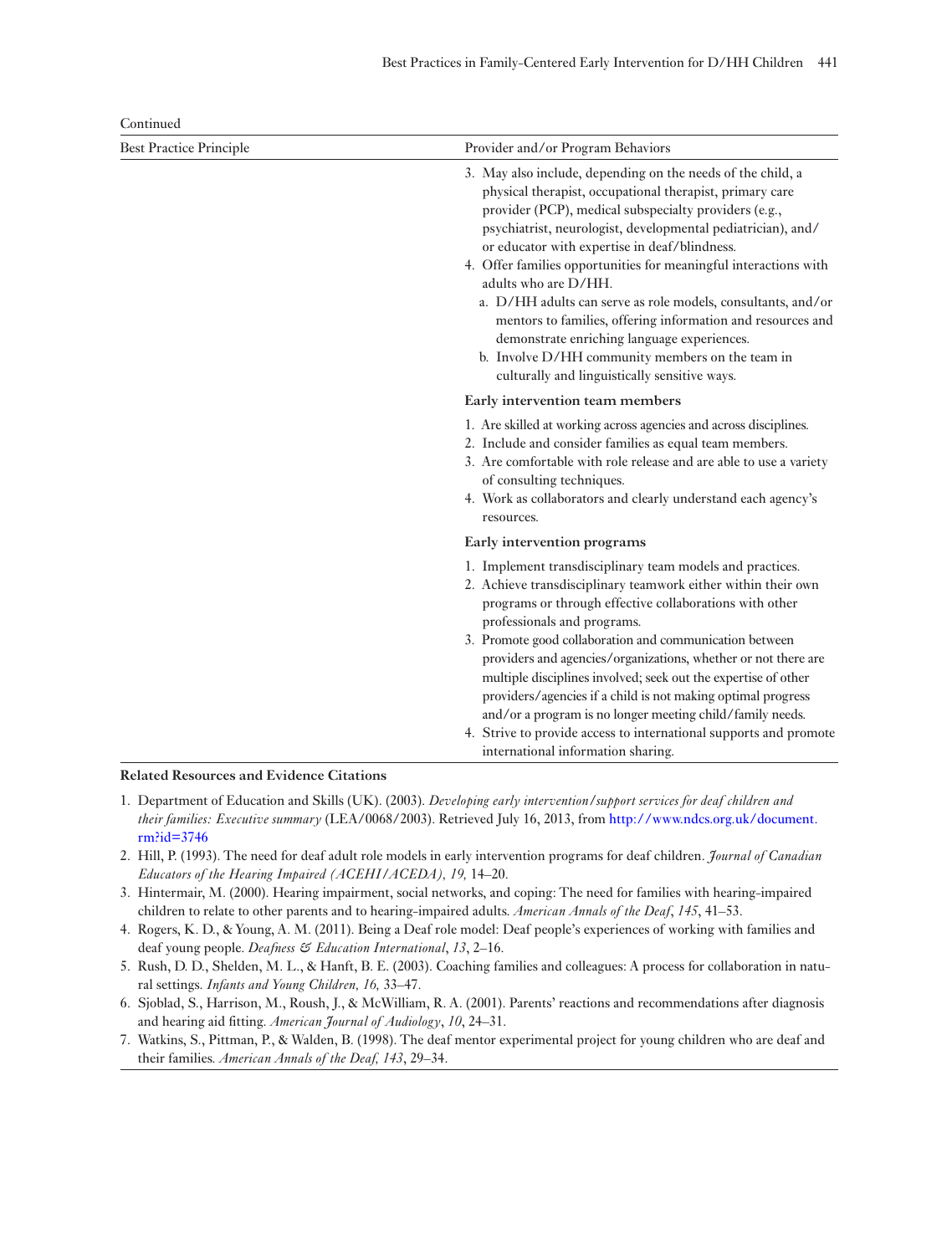**Continued** 

| <b>Best Practice Principle</b>                                                   | Provider and/or Program Behaviors                                                                                                                                                                                                                                                                                                                                                                                                                                                                                                                                                                                                                                                                                                                                                                                                                                                                                                |  |  |
|----------------------------------------------------------------------------------|----------------------------------------------------------------------------------------------------------------------------------------------------------------------------------------------------------------------------------------------------------------------------------------------------------------------------------------------------------------------------------------------------------------------------------------------------------------------------------------------------------------------------------------------------------------------------------------------------------------------------------------------------------------------------------------------------------------------------------------------------------------------------------------------------------------------------------------------------------------------------------------------------------------------------------|--|--|
| <b>Principle 9: Progress Monitoring</b>                                          | Service providers work in partnership with families to                                                                                                                                                                                                                                                                                                                                                                                                                                                                                                                                                                                                                                                                                                                                                                                                                                                                           |  |  |
| FCEI is guided by regular monitoring/assessment of<br>child and family outcomes. | 1. Routinely and authentically evaluate individual child's develop-<br>ment as well as family satisfaction, self-efficacy, and well-being.<br>Rely on reflective practices, appropriate standardized measures,<br>parent-report scales, authentic assessments, and informal proce-<br>dures. Authentic assessments with emphasis on strength-based<br>perspective are designed to capture real-life competencies in<br>everyday routines and are helpful in documenting incremental<br>improvements in developmental skills for the purpose of inter-<br>vention planning.<br>2. Alter approaches or strategies as needed based on assessment<br>information to enable the child to learn.<br>3. Use continuous assessment to individually design each specific<br>intervention plan of action.<br>4. Based on assessment data, examine and reflect on practices,<br>apply new skills, and problem solve challenging situations. |  |  |
|                                                                                  | Service providers                                                                                                                                                                                                                                                                                                                                                                                                                                                                                                                                                                                                                                                                                                                                                                                                                                                                                                                |  |  |
|                                                                                  | 1. Based on a review of assessment data, promote family mem-<br>bers' ability to reflect on their actions to determine effective-<br>ness and develop a plan for refinement.                                                                                                                                                                                                                                                                                                                                                                                                                                                                                                                                                                                                                                                                                                                                                     |  |  |
|                                                                                  | 2. Regularly monitor developmental and family outcomes, using<br>appropriate tools; modify interventions if needed to promote<br>optimal outcomes.                                                                                                                                                                                                                                                                                                                                                                                                                                                                                                                                                                                                                                                                                                                                                                               |  |  |
|                                                                                  | 3. Encourage families to evaluate the success of all intervention<br>outcomes.                                                                                                                                                                                                                                                                                                                                                                                                                                                                                                                                                                                                                                                                                                                                                                                                                                                   |  |  |
|                                                                                  | 4. Base assessment practices on explicit developmental<br>principles.<br>5. Are skilled in methods for conveying "sensitive" information                                                                                                                                                                                                                                                                                                                                                                                                                                                                                                                                                                                                                                                                                                                                                                                         |  |  |
|                                                                                  | to families.                                                                                                                                                                                                                                                                                                                                                                                                                                                                                                                                                                                                                                                                                                                                                                                                                                                                                                                     |  |  |

- 3. Bailey, D. B., McWilliam, R. A., Aytch-Darkes, L., Hebbeler, K., Simeonsson, R. J., Spiker, D., & Wagner, M. (1998). Family outcomes in early intervention: A framework for program evaluation and efficacy research. *Exceptional Children, 64*, 313–328.
- 4. Bailey, D. B., Nelson, L., Hebbeler, K., & Spiker, D. (2007). Modeling the impact of formal and informal supports for young children with disabilities and their families. *Pediatrics*, *120*, e992–e1001.
- 5. Bailey, D. B., Raspa, M., & Fox, L. C. (2012). What is the future of family outcomes and family-centered services? *Topics in Early Childhood Special Education, 31*, 216–223.
- 6. Bailey, D. B., Raspa, M., Olmsted, M. G., Novak, S. P., Sam, A. M., Humphreys, B. P., . . . & Guillen, C. (2011). Development and psychometric validation of the Family Outcomes Survey—Revised. *Journal of Early Intervention*, *33*, 6–23.
- 7. Department of Education and Skills (UK). (2003). *Developing early intervention/support services for deaf children and their families: Executive summary*. (LEA/0068/2003). Retrieved July 16, 2013, from [http://www.ndcs.org.uk/document.](http://www.ndcs.org.uk/document.rm?id=3746) [rm?id=3746](http://www.ndcs.org.uk/document.rm?id=3746)
- 8. Hafer, J. C., & Stredler-Brown, A. (2003). Family-centered developmental assessment. In B. Bodner-Johnson & M. Sass-Lehrer, M. (Eds.). *The young deaf or hard of hearing child: A family-centered approach to early education* (pp. 127–149). Baltimore, MD: Paul H. Brookes Publishing.

<sup>1.</sup> Bagnatto, S. J., Neisworth, J. T., & Pretti-Frontczak, K. (2010)*. LINKing authentic assessment & early childhood intervention: Best measures for best practices*. Baltimore, MD: Paul H. Brookes Publishing.

<sup>2.</sup> Bailey, D. B., Hebbeler, K., Spiker, D., Scarborough, A., Mallik, S., & Nelson, L. (2005). Thirty-six-month outcomes for families of children who have disabilities and participated in early intervention. *Pediatrics*, *116*, 1346–1352.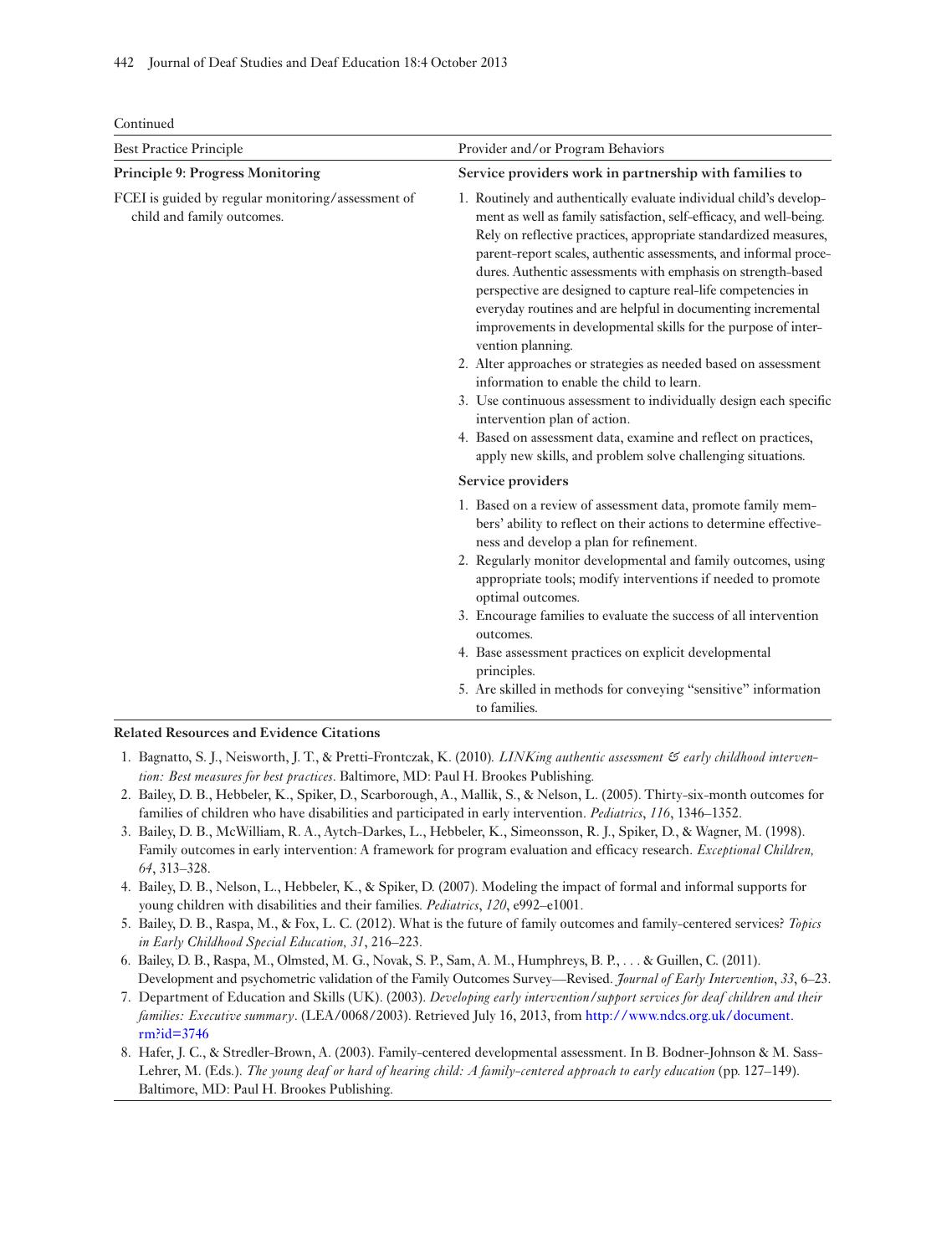| 9. Hermans, D., Knoors, H., & Verhoeven, L. (2010). Assessment of sign language development: The case of deaf children in |  |  |
|---------------------------------------------------------------------------------------------------------------------------|--|--|
| the Netherlands. <i>Journal of Deaf Studies and Deaf Education</i> , 15, 107–119.                                         |  |  |

- 10. Joint Committee on Infant Hearing. (2007). Year 2007 Position Statement: Principles and guidelines for early hearing detection and intervention programs. *Pediatrics, 120*, 898–921.
- 11. Keilty, B., LaRocco, D. J., & Casell, F. B. (2009). Early interventionists' reports of authentic assessment methods through focus group research. *Topics in Early Childhood Special Education*, *28*, 244–256.
- 12. Niparko, J. K., Tobey, E.A., Thal, D. J., Eisenberg, L. S., Wang, N.Y., Quittner, A. L., Fink, N. E., & the CDaCI Investigative Team. (2010). Spoken language development in children following cochlear implantation. *JAMA*, 303, 1498–1506.
- 13. Raspa, M., Bailey, D. B. Jr., Olmsted, M. G., Nelson, R., Robinson, N., Simpson, M. E., . . . & Houts, R. (2010). Measuring family outcomes in early intervention: Findings from a large-scale assessment. *Exceptional Children*, *76*, 496–510.
- 14. Rush, D. D., Shelden, M. L., & Raab, M. (2008). A framework for reflective questioning when using a coaching interaction style. *CASEtools, 4*, 1–7. Retrieved July 16, 2013, from<http://www.fipp.org/case/casetools.html>
- 15. Russ, S. A., Dougherty, D., & Jagadish, P. (2010). Accelerating evidence into practice for the benefit of children with early hearing loss. *Pediatrics, 126(Suppl. 1),* S7–S18.
- 16. Stredler-Brown, A., & Yoshinaga-Itano, C. (1994). F.A.M.I.L.Y. assessment: A multidisciplinary evaluation tool. In J. Roush & N. Matkin (Eds.), *Infants and toddlers with hearing loss* (pp. 45–49). Baltimore, MD: York Press.
- 17. Joint Committee on Infant Hearing. (2013). Supplement to the JCIH 2007 position statement: Principles and guidelines for early intervention after confirmation that a child is deaf or hard of hearing. *Pediatrics, 131,* e1324–e1349. Retrieved July 16, 2013, from<http://pediatrics.aappublications.org/content/early/2013/03/18/peds.2013-0008.full.pdf+html>
- 18. Young, A. (2010). Parental satisfaction, service quality & outcomes. In R. C. Seewald & J. M. Bamford (Eds.), *A sound foundation through early amplification: Proceedings of the 2010 International Conference* (pp. 297–306). Stafa, Switzerland: Phonak AG.

| <b>Best Practice Principle</b><br>Provider and/or Program Behaviors                                                                |                                                                                                                                                                                                                                |  |  |
|------------------------------------------------------------------------------------------------------------------------------------|--------------------------------------------------------------------------------------------------------------------------------------------------------------------------------------------------------------------------------|--|--|
| Principle 10: Program Monitoring                                                                                                   | Early intervention programs                                                                                                                                                                                                    |  |  |
| FCEI programs evaluate provider adherence to best<br>practices and include quality assurance monitors<br>for all program elements. | 1. Use quality assurance measures to monitor program<br>components.                                                                                                                                                            |  |  |
|                                                                                                                                    | 2. Provide a means for ensuring/measuring that service<br>providers, programs, and systems are aligned with the<br>principles listed in this consensus document.                                                               |  |  |
|                                                                                                                                    | 3. Include program-wide quality assurance measures,<br>documenting child and family outcomes, knowledge and skills<br>of the interventionists, and family benefit from services.                                               |  |  |
|                                                                                                                                    | 4. Include parent feedback mechanisms beyond satisfaction<br>measures (e.g., convening focus groups, documentation of<br>changes in knowledge and skill, and monitoring involvement<br>and program components that foster it). |  |  |
|                                                                                                                                    | 5. Use continuous assessment data and validate program<br>practices through continual evaluation.                                                                                                                              |  |  |

- 1. Bagatto, M. P., Moodie, S. T., Seewald, R. C., Bartlett, D. J., & Scollie, S. D. (2011). A critical review of audiological outcome measures for infants and children. *Trends in Amplification*, *15*, 23–33.
- 2. Dumas, J. E., Lynch, A. M., Laughlin, J. E., Phillips-Smith, E., & Prinz, R. J. (2001). Promoting intervention fidelity: Conceptual issues, methods, and preliminary results from the early alliance prevention trial. *American Journal of Preventive Medicine, 20(Suppl. 1)*, 38–47.
- 3. Kovaleski, J. F., Gickling, E. E., Marrow, H., & Swank, P. R. (1999). High versus low implementation of instructional support teams: A case for maintaining program fidelity. *Remedial and Special Education, 20,* 170–183.
- 4. Marge, D. K., & Marge, M. (2005). Beyond newborn hearing screening: Meeting the educational and health care needs of infants and young children with hearing loss in America. Report and recommendations of the 2004 National Consensus Conference on Effective Educational and Health Care Interventions for Infants and Young Children With Hearing Loss. Syracuse, NY: State University of New York, Upstate Medical University. Retrieved July 16, 2013, from [http://www.](http://www.upstate.edu/pmr/research/beyond_newborn.pdf) [upstate.edu/pmr/research/beyond\\_newborn.pdf](http://www.upstate.edu/pmr/research/beyond_newborn.pdf)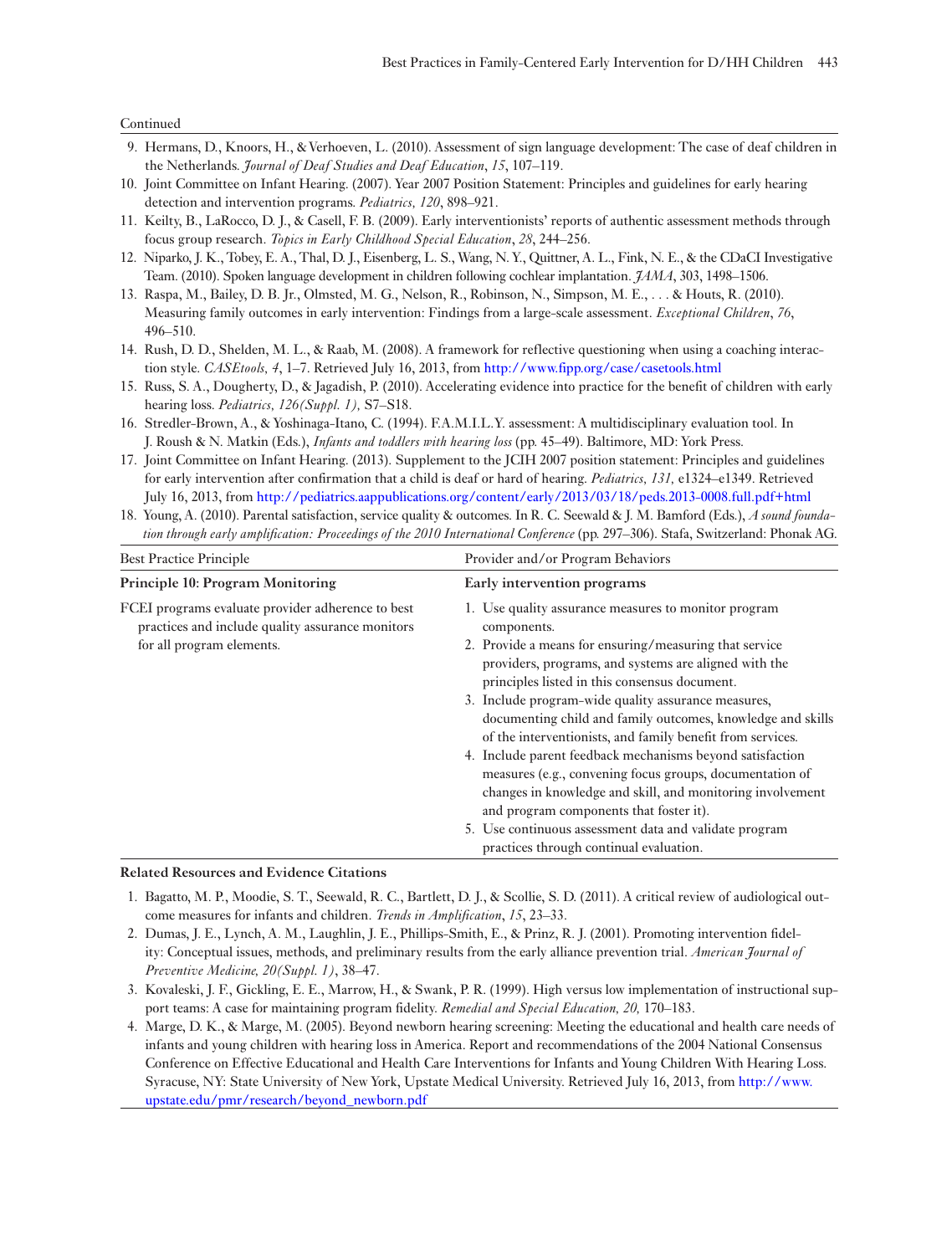- 5. McWilliam, R. A., Tocci, L., & Harbin, G. L. (1998). Family-centered services: Service providers' discourse and behavior. *Topics in Early Childhood Special Education*, *18*, 206–221.
- 6. Roper, N., & Dunst, C. J. (2006). Early childhood intervention competency checklists. *CASEtools, 2*, 1–14. Retrieved July 16, 2013, from<http://www.fipp.org/case/casetools.html>
- 7. Rush, D. D., & Shelden, M. L. (2006). Coaching Practices Rating Scale for assessing adherence to evidence-based early childhood intervention practices. *CASEtools*, *2*, 1–7. Retrieved July 16, 2013, from [http://www.fipp.org/case/casetools.](http://www.fipp.org/case/casetools.html) [html](http://www.fipp.org/case/casetools.html)
- 8. Russ, S. A., Dougherty, D., & Jagadish, P. (2010). Accelerating evidence into practice for the benefit of children with early hearing loss. *Pediatrics, 126(Suppl. 1),* S7–S18.
- 9. Sexton, J. D., Snyder, P., Lobman, M., Kimbrough, P., & Matthews, K. (1997). A team-based model to improve early intervention programs: Linking preservice and inservice. In P. J. Winton, J. McCollum, & C. Catlett (Eds.), *Reforming personnel preparation in early intervention: Issues, models, and practical strategies* (pp. 495–526). Baltimore, MD: Brookes.

10. Wilson, L. L., & Dunst, C. J. (2006). Checklist for assessing adherence to family-centered practices. *CASEtools, 1*, 1–6.

11. Young, A. M., Gascon-Ramos, M., Campbell, M., & Bamford, J. (2009). The design and validation of a parent-report questionnaire for assessing the characteristics and quality of early intervention over time. *Journal of Deaf Studies and Deaf Education*, *14,* 422–435.

fundamental need to provide timely and equitable access to early intervention services. Principles 2–6 focus on the content (what we work on) and the processes (how we work with families) involved in implementing FCEI. Principles 7 and 8 describe the qualifications of providers and the critical importance of teamwork in serving children and families. The final two principles (9 and 10) address the need for assessment-driven practices, both to guide intervention with the child and family and to guide FCEI program-wide evolution. Each principle includes program and provider behaviors, along with supporting resources and evidence citations.

## **Call to Action**

With these Principles in mind, this document may be implemented worldwide with this CALL TO ACTION:

1. Write a letter of endorsement from your agency, organization, or personal point of view for the Principles Statement and send it to appropriate policy makers in the respective countries.

- 2. Share the Principles document with colleagues and leaders in your field.
- 3. Recruit parent leaders in your country to take their necessary part in the thought leadership related to FCEI.
- 4. Support research agendas through collaboration or examination of practices in your own country.
- 5. Embed these Principles in legislation, guidelines, consensus papers, and position papers regarding early intervention services and models.

Call to Action adapted from: Global Coalition of Parents of Children who are Deaf or Hard of Hearing (GPOD) Position Statement and Recommendations for Family Support in the Development of Newborn Hearing Screening Systems and Early Hearing Detection and Intervention Systems Worldwide [\(http://www.](http://www.gpodhh.org) [gpodhh.org\)](http://www.gpodhh.org).